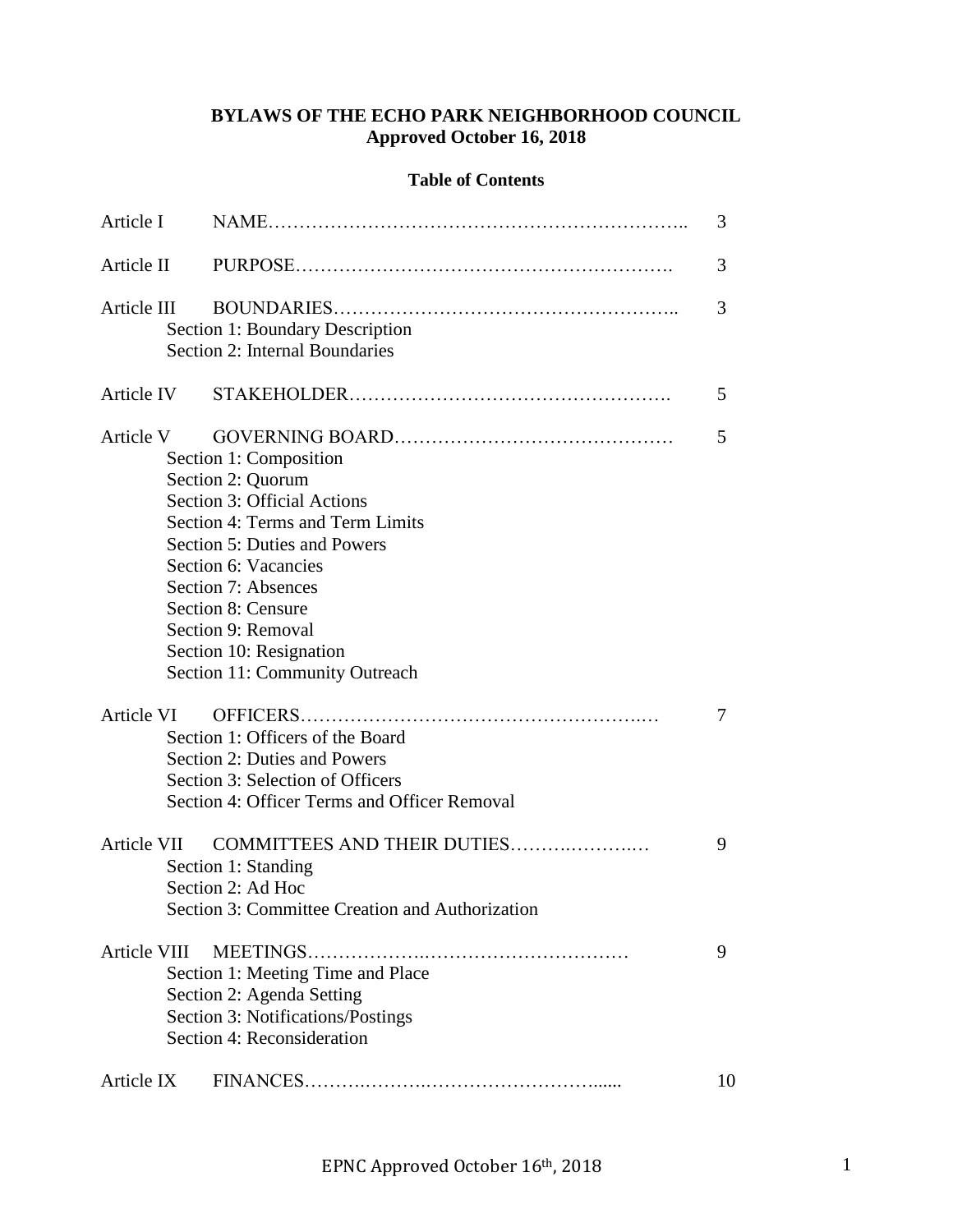| Article X                                                        | 10 |  |  |  |
|------------------------------------------------------------------|----|--|--|--|
| Section 1: Administration of Election                            |    |  |  |  |
| Section 2: Governing Board Structure and Voting                  |    |  |  |  |
| Section 3: Minimum Voting Age                                    |    |  |  |  |
| Section 4: Method of Verifying Stakeholder Status                |    |  |  |  |
| Section 5: Restrictions on Candidates Running for Multiple Seats |    |  |  |  |
| Section 6: Other Election Related Language                       |    |  |  |  |
| Article XI                                                       | 11 |  |  |  |
| Article XII<br>PARLIAMENTARY AUTHORITY                           | 11 |  |  |  |
|                                                                  | 12 |  |  |  |
|                                                                  | 12 |  |  |  |
| Section 1: Code of Civility                                      |    |  |  |  |
| Section 2: Training                                              |    |  |  |  |
| Section 3: Self-Assessment                                       |    |  |  |  |
|                                                                  | 13 |  |  |  |
| ATTACHMENT B - Governing Board Structure and Voting<br>14        |    |  |  |  |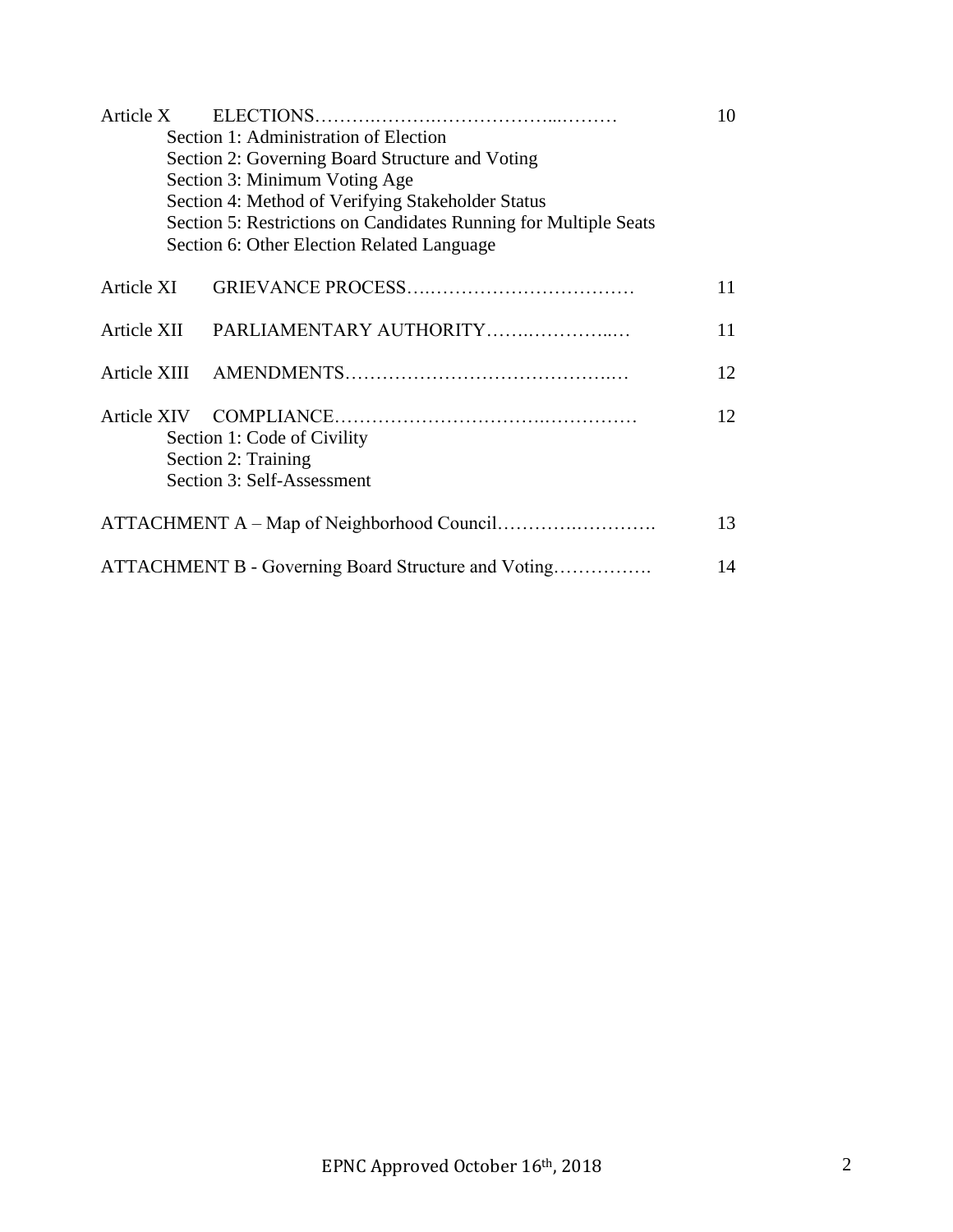#### **ARTICLE I NAME**

The name of this Neighborhood Council shall be the "Echo Park Neighborhood Council" (a.k.a. EPNC), an officially recognized advisory council hereby part of the Los Angeles Citywide System of Neighborhood Councils.

# **ARTICLE II PURPOSE**

The PURPOSE and MISSION of the EPNC is to promote citizen participation in government by serving as an advisory body to the City of Los Angeles. Our mission is to provide a public forum for Stakeholders in our neighborhood to express their thoughts, ideas and concerns on community or Citywide issues and, thereafter, convey the collective community positions, through our representative Governing Board and community impact statements to elected officials and City departments. EPNC will allocate its public funds to its operations, outreach, neighborhood improvement projects and neighborhood purpose grants. Our policy and pledge is to: (a) be inclusive, (b) be respectful of various viewpoints, (c) to provide early notification and timely inform our stakeholders about community and Citywide issues that could be of concern to them, (d) to educate board members and stakeholders about City government, and (e) fairly represent and convey our collective representative positions to City leaders.

## **ARTICLE III BOUNDARIES**

**Boundaries** - The boundaries of EPNC are described as follows, and more particularly depicted on Attachment A – Map of Echo Park Neighborhood Council.

External boundaries for EPNC are described in Section 1. External boundaries are intended to follow logical divisions, including zip code lines, zoning districts, preservation zones, etc. Internal/District Boundaries are described in Section 2. Internal boundary divisions shall be t h e middle of the street in areas where one internal district borders another.

# **Section 1: External Boundaries**

From the intersection of Glendale Freeway (2) and Golden State (5) freeway, Southeast following the Golden State (5) freeway until the Los Angeles River. South along the Los Angeles River until N Broadway. West on N Broadway and following the border of the Buena Vista Elysian Park until the intersection of the Harbor (110) freeway and Park Row Drive. North West on Park Row Drive and joining Academy Road following the park limits. North West on Academy Road until Academy Gate. South on Academy Gate. From the South end of Academy Gate Drive, South East until the Harbor (110) freeway.

Southwest on the Harbor (110) freeway until the intersection with Stadium Way. West on Stadium Way until Lookout Drive. Northwest on Lookout Drive, transforming into Lilac Terrace until Stadium Way. North on Stadium Way until the intersection with Vin Scully Avenue. Then along an imaginary line until the Northwest apex of White Knoll Drive and then along the property line between Marview Avenue and Everett PL/Everett Street until the back of the residence located 908- 912 Everett Street and then on Everett Street until Sunset Boulevard. And Southeast on Sunset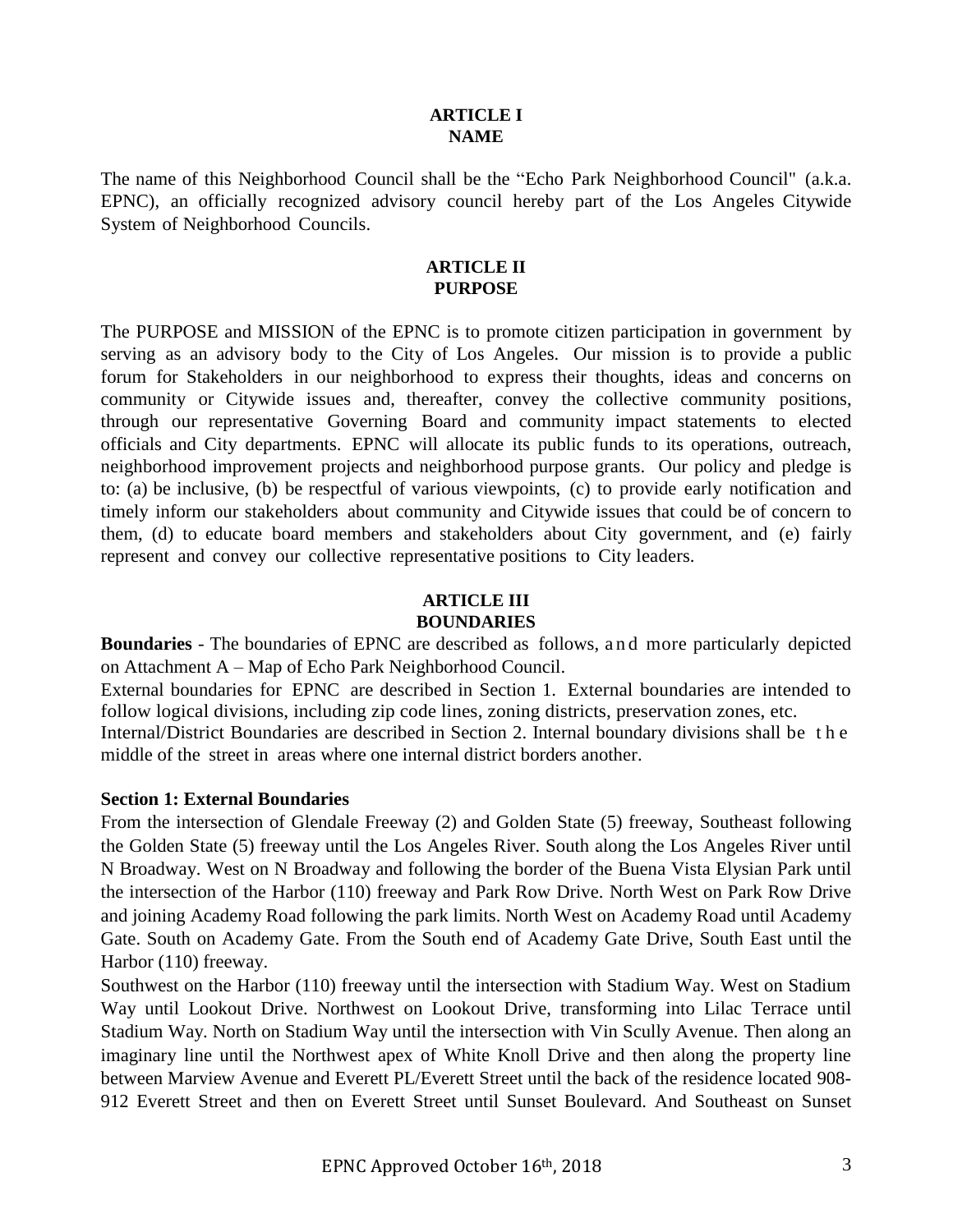boulevard until the intersection with the Harbor (110) freeway.

Southwest on the Harbor (110) freeway until the intersection with the Hollywood (101) freeway and Northwest until N Beaudry Avenue. Southwest on N Beaudry Avenue until W 1<sup>st</sup> Street. West on W 1<sup>st</sup> Street and then Beverly Boulevard until S Carondelet Street. Southeast on S Carondelet Street until W 3<sup>rd</sup> Street. Northwest on W 3<sup>rd</sup> Street until S Benton Way. Northeast on S Benton Way until the Hollywood (101) freeway. East on the Hollywood (101) freeway until Coronado Terrace. North on Coronado Terrace until Kent Street. East on Kent Street until the property line between Coronado Terrace and Waterloo Street. North along this property line until Marathon Street. West on Marathon Street until the property line between Coronado Terrace and Waterloo Street. North along this property line until Scott Avenue. West on Scott Avenue until the property line between the Mayberry Street Elementary and the residence located 2513 Scott Avenue. North along this property line until Mayberry Street. East on Mayberry Street until Coronado Street until Berkeley Avenue. East on Berkeley Avenue to the property line between N Coronado Street and Waterloo Street to Effie Street. East until the intersection of Effie Street and W Effie Street and North along the property line starting between the residences located 2413 W Effie Street and 1700 N Apex Avenue until the northwest Apex of Clifford Street, East on Clifford Street until Glendale Boulevard and North on Glendale Boulevard including the Tommy Lasorda Field of Dreams until the Glendale (2) Freeway. North East on the Glendale (2) Freeway until Golden State (5) freeway.

Shared Asset:

Mayberry Street Elementary is shared with Silverlake Neighborhood Council

## **Section 2: Internal Boundaries**

- A. District 1 shall include the boundaries starting at the apex of the Glendale Freeway (2) and the Golden State Freeway (5), Glendale Freeway (2) South to Glendale Boulevard; Glendale Boulevard South to Scott Avenue; Scott Avenue East to Echo Park Avenue; Northeast on Echo Park Avenue to Morton Avenue; Morton Avenue Northeast to Morton Place; Morton Place East/Academy Road to Stadium Way; Stadium Way North to the Golden State Freeway (5).
- B. District 2 shall include the boundaries starting at the Golden State Freeway (5) and Stadium Way; Golden State Freeway (5) South until the Los Angeles River. South along the Los Angeles River until N Broadway. West on N Broadway and following the border of the Buena Vista Elysian Park until the intersection of the Harbor (110) freeway and Park Row Drive. Northwest on Park Row Drive and joining Academy Road following the park limits. Northwest on Academy Road until Academy Gate. South on Academy Gate. From the south end of Academy Gate Drive, Southeast until the Harbor (110) freeway. Southwest on the Harbor (110) freeway until the intersection with Stadium Way. West on Stadium Way until Lookout Drive. Northwest on Lookout Drive, transforming into Lilac Terrace until Stadium Way. North on Stadium Way until the intersection with Vin Scully Avenue. Then along an imaginary line until the northwest apex of White Knoll Drive and then along the property line between Marview Avenue and Everett PL/Everett Street until the back of the residence located 908-912 Everett Street and then on Everett Street until Sunset Boulevard. Sunset Boulevard Northwest to Glendale Boulevard; Glendale Boulevard North to Scott Avenue; Scott Avenue East to Echo Park Avenue; Echo Park Avenue North to Morton Avenue; Morton Avenue Northeast to Morton Place; Morton Place; Morton Place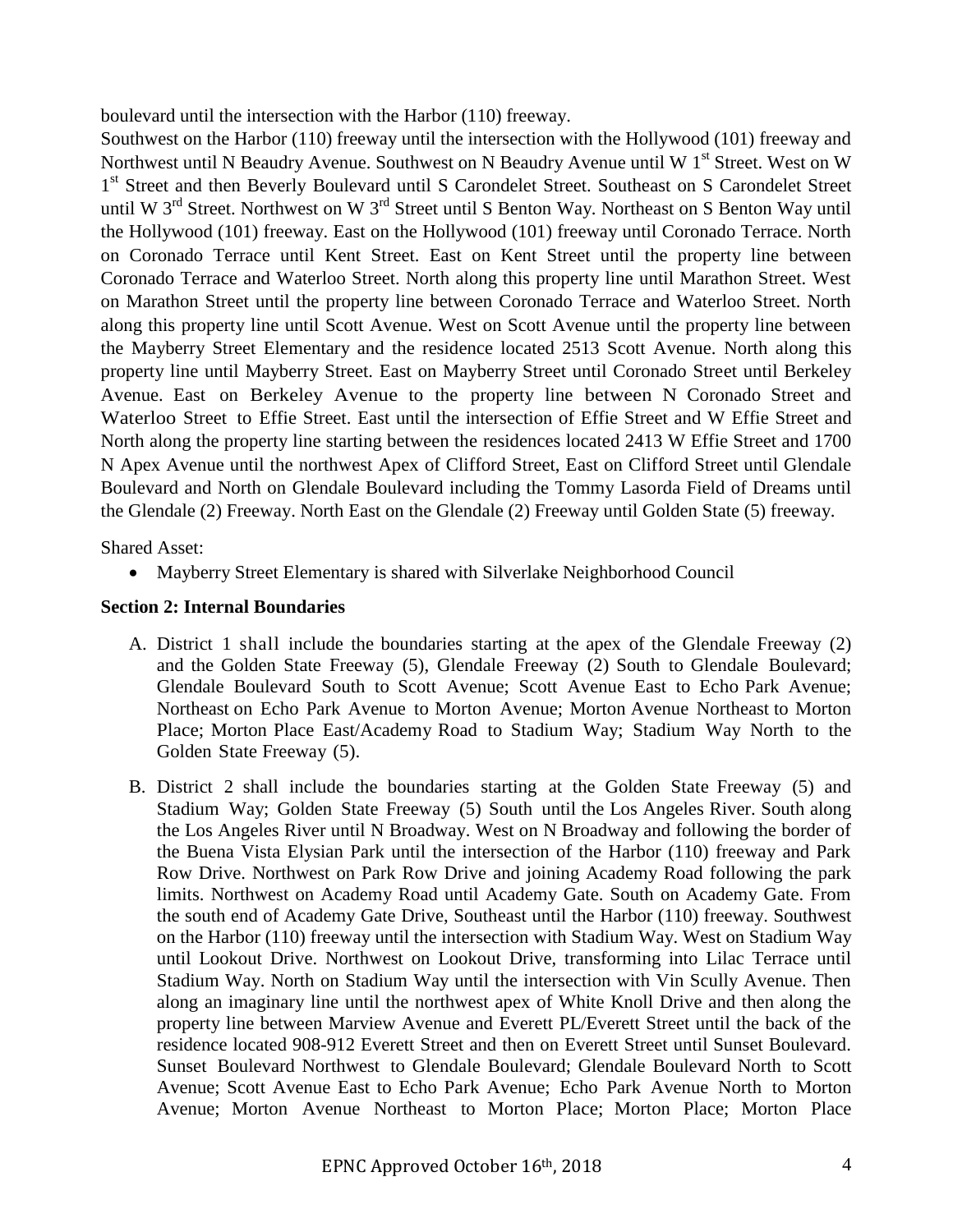East/Academy Road to Stadium Way; Stadium Way North to the Golden State Freeway (5).

- C. District 3 shall include the boundaries starting on the intersection of the north side of the Hollywood Freeway (101) and Coronado Terrace. North on Coronado Terrace until Kent Street. East on Kent Street until the property line between Coronado Terrace and Waterloo Street. North along this property line until Marathon Street. West on Marathon Street until the property line between Coronado Terrace and Waterloo Street. North along this property line until Scott Avenue. West on Scott Avenue until the property line between the Mayberry Street Elementary and the residence located 2513 Scott Avenue. North along this property line until Mayberry Street. East on Mayberry Street until Coronado Street until Berkeley Avenue. East on Berkeley Avenue to the property line between N Coronado Street and Waterloo Street to Effie Street. East until the intersection of Effie Street and W Effie Street and North along the property line starting between the residences located 2413 W Effie Street and 1700 N Apex Avenue until the northwest Apex of Clifford Street, East on Clifford Street until Glendale Boulevard; Glendale Boulevard South to the Hollywood Freeway (101) and finally northwest along the Hollywood Freeway (101) until Coronado Terrace.
- D. District 4 shall include the boundaries starting at Glendale Boulevard and Sunset Boulevard; Glendale Boulevard South to the Hollywood Freeway (10 I); Southeast on the Hollywood Freeway (101) to the Harbor Freeway (110); the Harbor Freeway (110) North to Sunset Boulevard; Sunset Boulevard Northwest to Glendale Boulevard.
- E. District 5 shall include the boundaries starting from the intersection of the Hollywood Freeway (101) and N Benton Way. East on the Hollywood Freeway (101) to Glendale Boulevard. South on Glendale Boulevard until Beverly Boulevard. Northwest on Beverly Boulevard until S Carondelet Street. South on S Carondelet Street to 3<sup>rd</sup> Street. West on 3<sup>rd</sup> Street until S Benton Way. North on S Benton way to the Hollywood Freeway (101)
- F. District 6 shall include the boundaries starting from the intersection of the Hollywood Freeway (101) and Glendale Boulevard. East on the Hollywood Freeway (101) until N Beaudry Avenue. South on N Beaudry Avenue until W  $1<sup>st</sup>$  Street. West on W  $1<sup>st</sup>$ Street/Beverly Boulevard until Glendale Boulevard. North on Glendale Boulevard until the Hollywood Freeway (101).

# **ARTICLE IV STAKEHOLDER**

Neighborhood Council membership is open to all Stakeholders. "Stakeholders" shall be defined as those who live, work or own real property in the neighborhood and also to those who declare a stake in the neighborhood as a community interest stakeholder, defined as a person who affirms a substantial and ongoing participation within the Neighborhood Council's boundaries and who may be in a community organization such as, but not limited to, educational, non-profit and/or religious organizations.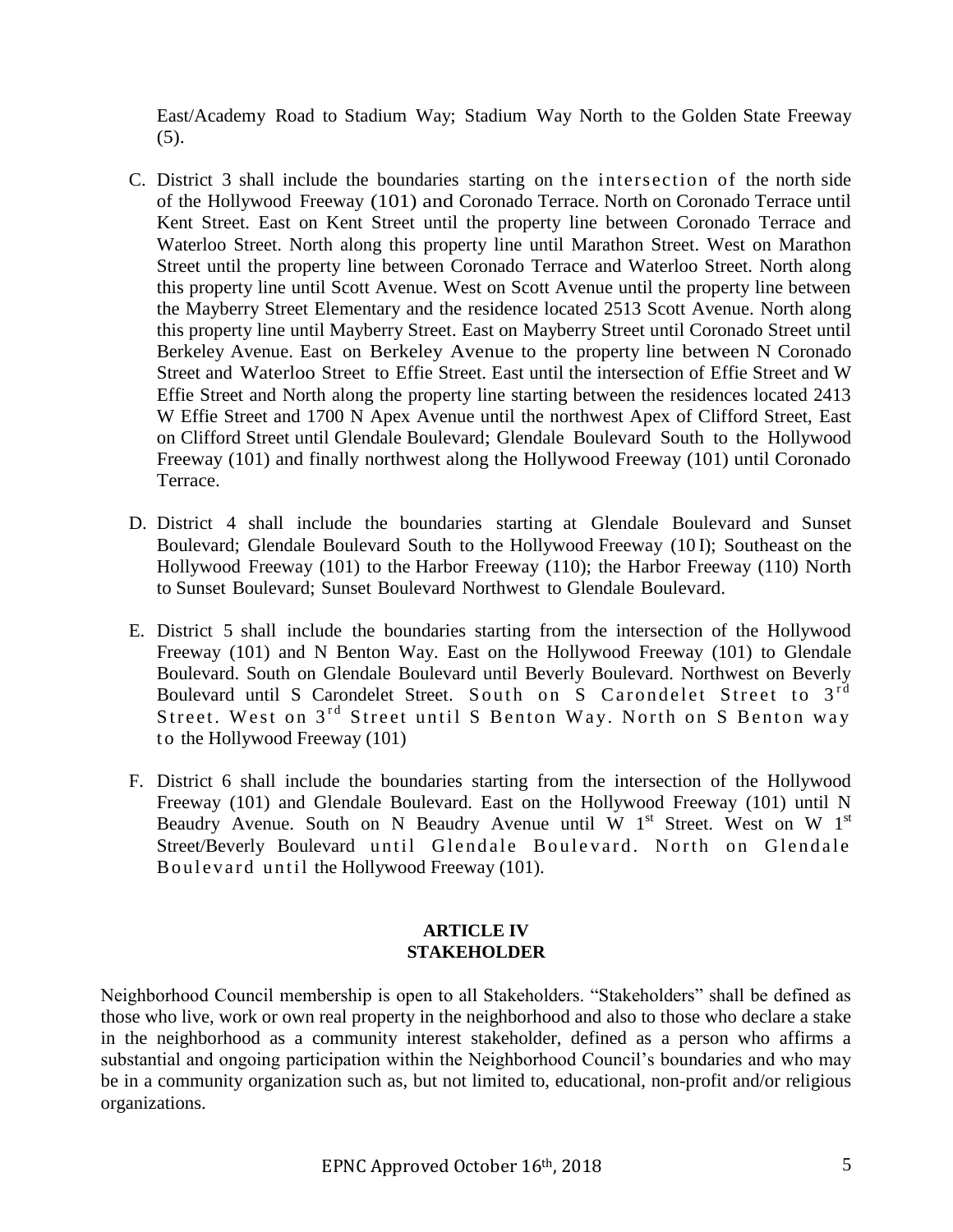A community interest stakeholder shall include those affirm a substantial and ongoing participation within the EPNC boundaries which may include whole or partial ownership of a business, attending school, or being the immediate family member/parent/guardian of a minor attending school, as well as volunteering at a community based organization or nonprofit, or regularly participating in a religious organization.

# **ARTICLE V GOVERNING BOARD**

#### **Section 1: Composition**

The number of Stakeholders comprising the Board of Governors ("Board") shall be twenty-one (21), two from each of the six districts and nine At-large seats. The Board seats are:

- A. District 1 Representative Two (2) seats
- B. District 2 Representative Two (2) seats
- C. District 3 Representative Two (2) seats
- D. District 4 Representative Two (2) seats
- E. District 5 Representative Two  $(2)$  seats
- F. District 6 Representative Two (2) seats
- G. At-large Representative Nine (9) seats

No single Stakeholder group shall hold a majority of Board seats unless extenuating circumstances exist and are approved by the Department of Neighborhood Empowerment ("the Department").

## **Section 2: Quorum**

All meetings of the Board shall require eleven (11) Board members in attendance to establish a quorum.

#### **Section 3: Official Actions**

A vote on any matter on the Board agenda cannot be made unless there is a quorum. There shall be no proxy voting. Unless otherwise specified in these bylaws or the standing rules, a majority vote by the board members present and voting, not including abstentions, shall be the minimum required to take any action, approve any motion or resolution, or otherwise act on an item of business on behalf of EPNC. The Secretary, or the Chair's designee, shall tabulate the votes on all action items and convey that information to the Chair at the meeting.

## **Section 4: Terms and Term Limits**

District Representatives and At Large representatives will each serve four (4) year terms. For the election following the adoption of these bylaws (2018 or 2019), the five At Large candidates that receive the most votes will be elected to four year terms (At Large #1-5). The remaining four At Large representatives will be elected to two year terms (At Large #6-9). Further, each candidate that runs for District Representative that receives the most votes in his/her district will be elected to a four year term. The candidate who receives the second most votes in that district will be elected to a two year term (each district has two representatives). This is to ensure a staggered election cycle;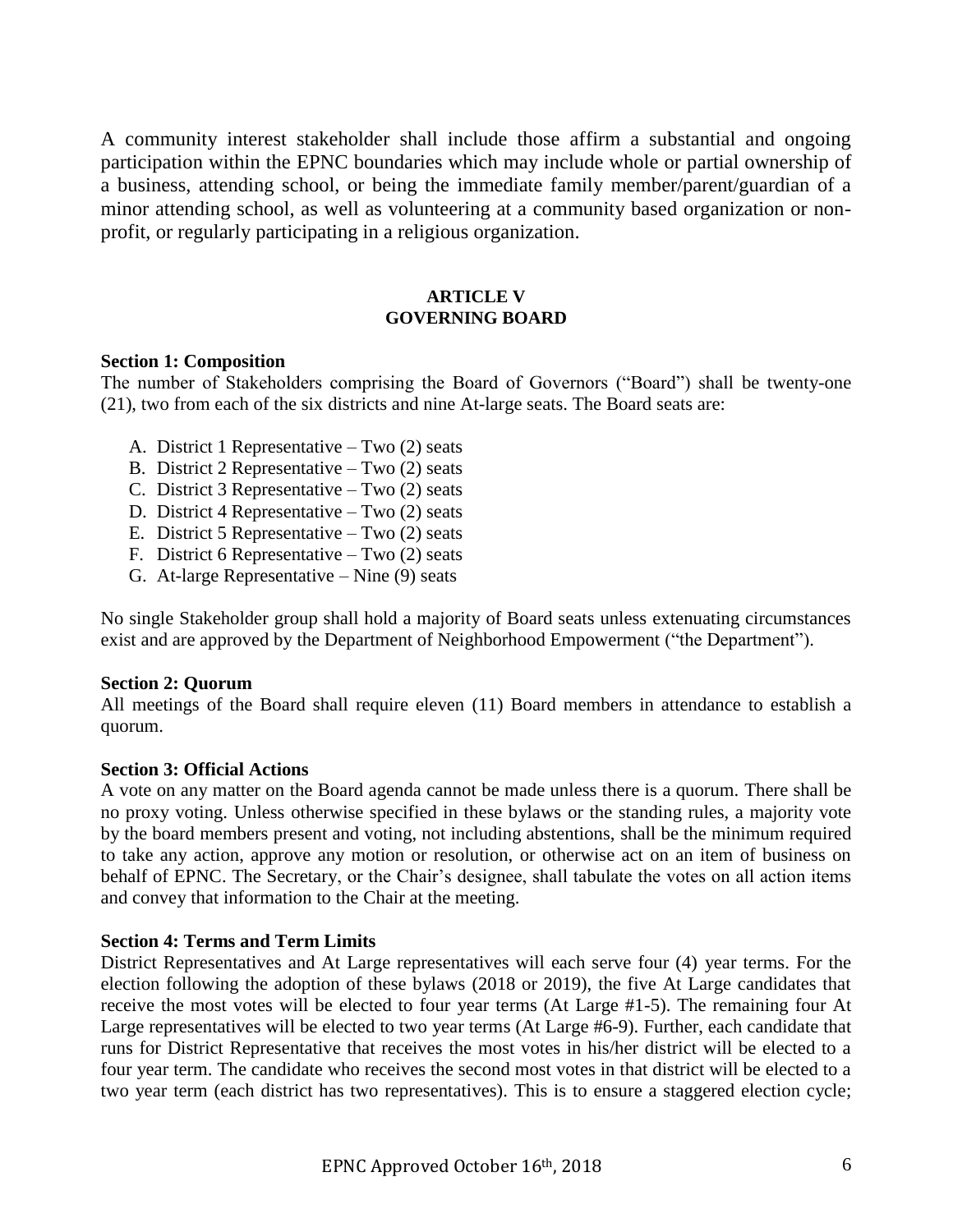representative terms will all be four years in subsequent elections. If a board member vacates a term, their replacement will serve the remainder of the term vacated. There are no term limits.

# **Section 5: Duties and Powers**

The primary duties of the Board shall be to govern the EPNC and to carry out its objectives. Every Board member is required to actively serve on at least one standing committee or ad hoc committee as long as they are a sitting member of the EPNC board. No individual member of the Board shall speak for the Board or otherwise publicly represent a Board position unless authorized to do so by official action of the Board. The Board may, by official action, delegate to any individual the authority to present before any public body a standing Board position previously adopted by the Board or a statement that the Board has had insufficient time to develop a position or recommendation on a matter before that body. Executive Committee members have standing authority to make such statements without a specific vote by the Board. Such authority may be revoked at any time by the Board.

# **Section 6: Vacancies**

In the event of a Vacancy, the Board shall select or appoint a Stakeholder by a majority vote of the Board, to serve for the remainder of the term. Vacancies must be filled by a Stakeholder that qualifies to serve for the vacant seat.

Board Fills Vacancies

- A. Any Stakeholder interested in filling a vacancy on the Board shall submit a written application to the Board, and present documentation of stakeholder status in accordance with attachment B.
- B. The Board shall cause the matter to be placed on the agenda for the next regular meeting of the Board.
- C. The Board shall vote on the application at the meeting. If multiple applications for one seat have been submitted, the candidate with the most votes wins.
- D. The candidate who wins shall fill the remaining term of the Board seat.
- E. The selection process shall be held in a democratic way.

## **Section 7: Absences**

Absences will be recorded in the Board meeting's minutes and in the attendance log.

There are no excused absences from Board of Governors meetings. Three consecutive absences from regular meetings, four absences from regular Board meetings in the course of any 12 month period, or five absences from any Board meetings in the course of any 12 month period will constitute grounds for administrative removal from the Board.

Any meeting of the Board of Governors scheduled and noticed as per the Brown Act shall constitute a meeting for the purpose of determining Board Member attendance. However, committee meetings jointly noticed as Board of Governors meetings where the purpose is to have a committee meeting shall not count as Board meetings for purposes of this section. Regular meetings are those regularly scheduled meetings of the Board as set forth in the Bylaws or Standing Rules.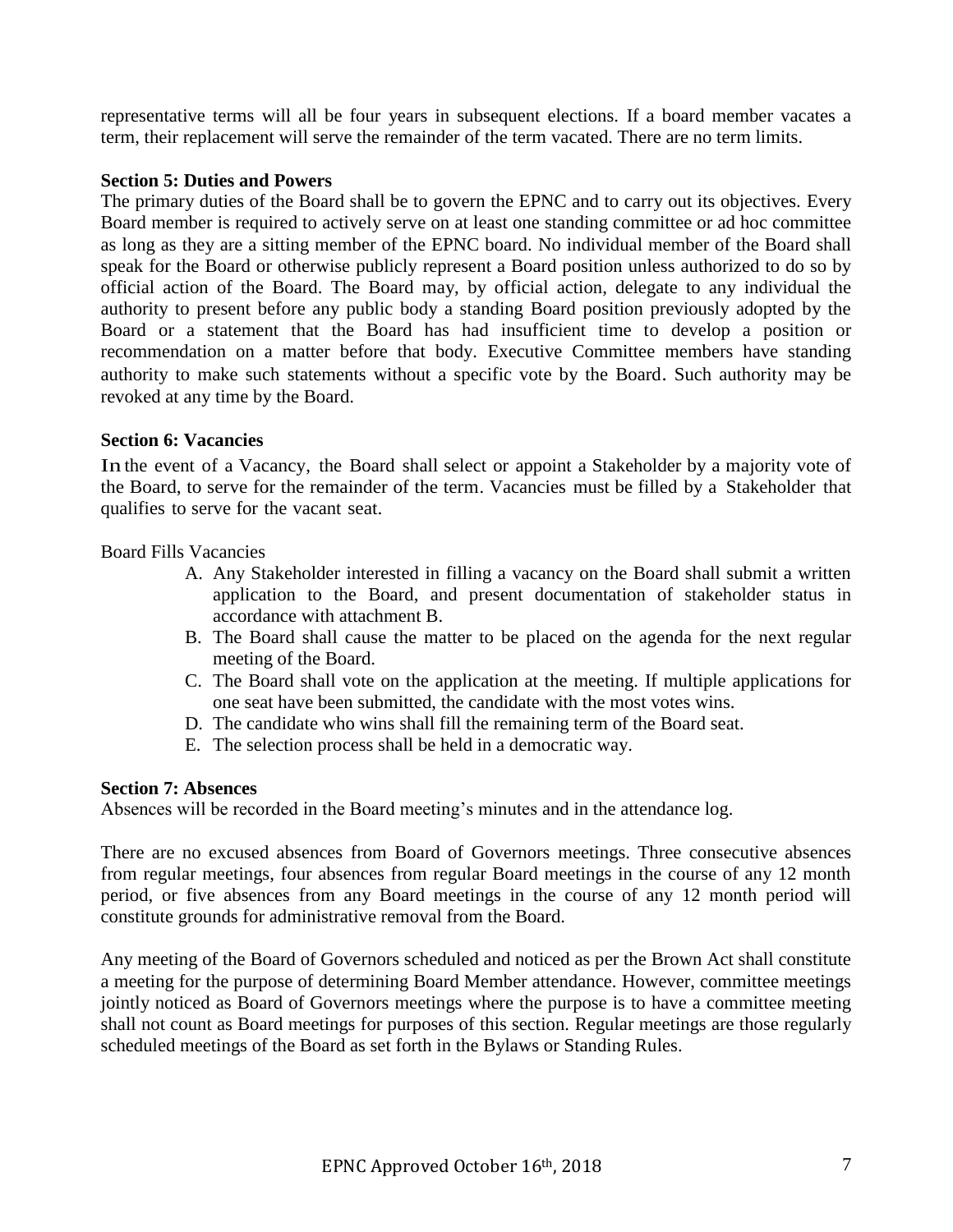Being more than 20 minutes late to a meeting counts as an absence. Departing more than 20 minutes prior to the agendized adjournment time of the meeting counts as an absence. The time allotted in the agenda for meeting start time and adjournment is the deciding factor in determining a late arrival or early departure. At meetings with allotted time or extending beyond 3 hours (180 minutes) an absence will be recorded for any board member not present for 2 1/2 hours (150 minutes).

#### **Section 8: Censure**

The Council can take action to publicly reprimand a Board member for actions conducted in the course of Council business by censuring the Board member at a regular or special Council Board meeting. Censures shall be placed on the agenda for discussion and action, with prior consultation and advice from the City Attorney's Office. A Board or committee member may be officially reprimanded or censured for violating the EPNC Code of Conduct, mishandling EPNC business or failing to regularly contribute to the substantial work of the EPNC. A Motion to Censure a Board member requires a two-thirds (2/3) majority vote of members present and voting.

A motion to censure a board member may be brought up as Future Agenda items at a regular or special Board meeting. Whether or not it was presented at a prior meeting, a motion to censure shall be sent in writing to the Chair, CIO and Secretary no less than 14 days prior to the next regular meeting. The censure must be included on the next regular or special meeting agenda.

#### **Section 9: Removal**

The Council shall consult with the Office of the City Attorney throughout any Board removal process. Board members may be removed in the following ways and for the following reasons:

- a. Petition by stakeholders (recall);
- b. Petition by Board members;
- c. Administrative removal requires no petition and will be placed on the agenda for:

1. Absences in accordance with Article V, Section 7;

2. Failure to complete Ethics Training within 120 days of becoming a Board member, or within the requirements of the City of Los Angeles and the Department, or as specified within the Bylaws;

3. Failure to actively serve on at least one committee for a period of more than three months;

4. Failing to sign the code of conduct within the period specified by the Department or as specified within these Bylaws;

5. Being censured twice within a two year period by the Board;

6. When a Board member loses stakeholder status (see Article V, Section 10 Resignations).

#### **A. Petition by Stakeholders**

A Board member may be removed from office by the submission of a written petition to the CIO and Secretary, which includes:

- (i) The identity of the Board member to be removed,
- (ii) A description, in detail, of the reason for removal, and
- (iii) The valid signatures of 50 Stakeholders.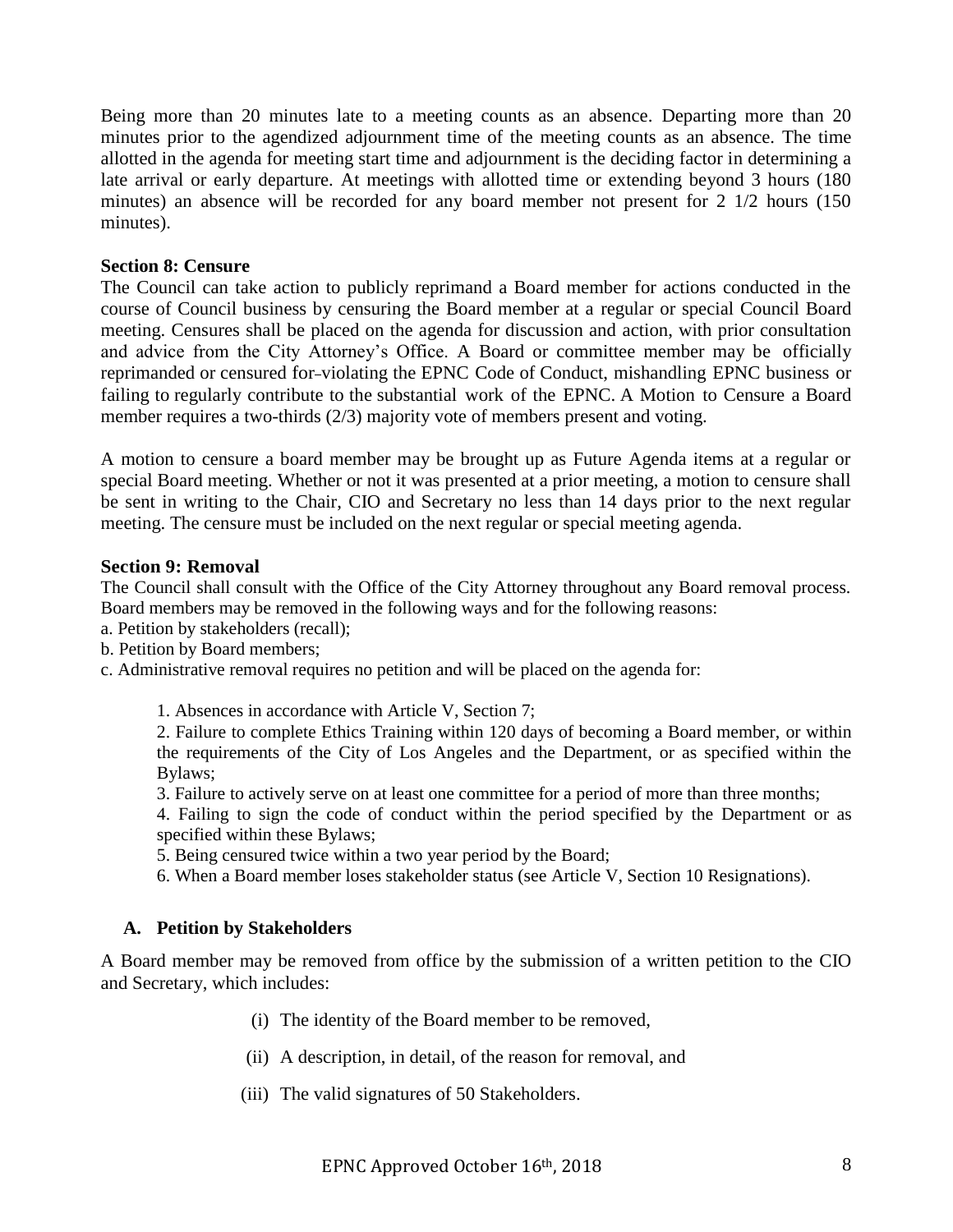- 1. Upon receipt of a written petition for removal, the Chair and Chief Information Officer shall cause the matter to be placed on the agenda for a vote of the Board at the next regular Council meeting.
- 2. Removal of the identified Board member requires a majority vote of the Board members present and voting.
- 3. The Board Member who is the subject of the removal action shall have the right to deliver to Board Members a written statement about the matter and/or to speak at the Board Meeting prior to the vote, but shall not be counted as part of the quorum, nor allowed to vote on the matter.
- 4. The Board shall consult with the Office of the City Attorney before taking any action.

# **B. Petition by Board**

A Board Member may be removed from the Board for good cause, including, but not limited to: disruptive conduct, interfering with Council business, violations of the Bylaws, violation of the Operating Procedures, or violation of the Code of Conduct. A Board Member's submission to the Board must consist of a petition for removal which includes:

- (i) The identity of the Board Member to be removed;
- (ii) States the reason for removal by identifying the violation of the internal rules or procedures and specifies the conduct of the person; and
- (iii) A written second by another Board member.
- 1. The petition shall be delivered simultaneously to all Board Members and the matter shall be placed on the agenda and scheduled for a vote at the next regular Board Meeting. The presentation of the petition may occur as a motion, with a second, during future agenda items at a regular meeting. The petition must be presented in writing via email to the CIO and Secretary no less than 14 days prior to the next regular meeting and the CIO and Secretary shall forward this to all of the Board members no less than 10 days prior to the next regular meeting.
- 2. Removal of the identified Board member requires a two-thirds (2/3) majority of Board members present and voting.
- 3. The Board Member who is the subject of the removal action shall have the right to deliver to Board Members a written statement about the matter and/or to speak at the Board Meeting prior to the vote for removal, but shall not be counted as part of the quorum, nor allowed to vote on the matter.

If the vote for removal is affirmative, the position shall be deemed vacant and filled via the Council's vacancy clause. The Board shall consult with the Office of the City Attorney before taking any action.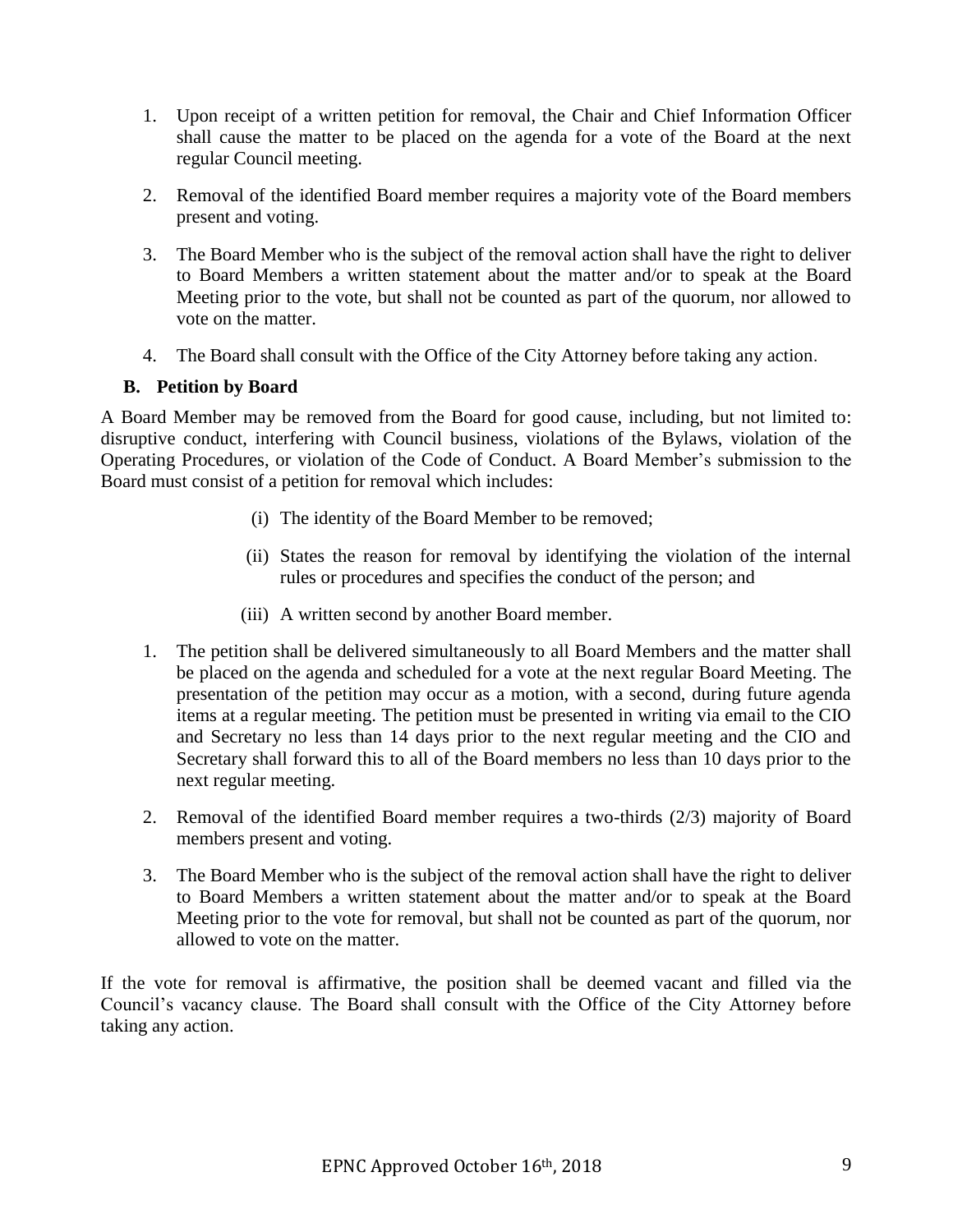# **C. Administrative Removal**

Administrative removal for the any of the conditions listed in 9.c.1-6 above will be placed on the agenda and heard at the next Board meeting. The member subject to removal shall be notified in writing of the pending removal at least one week before the next board meeting and have the opportunity to provide documentation that contradicts the grounds for removal in advance or at the meeting and as provided in the standing rules.

The Chair, or whoever sets the agenda per Article VIII, § 2, shall place the removal of the subject Board member and the grounds for removal on the agenda. At the meeting the Board shall confirm the validity of the records, or absence of records, that reflect the condition for removal by a majority vote of those present and voting.

The removal is effective immediately upon confirmation of the condition by the Board. Administrative removal does not require a petition.

**Section 10: Resignation** – If a Board member resigns, the resignation will be submitted in writing and the office will be filled in accordance with Article 5, Section 6 Vacancies. Any Board member that loses their stakeholder status is required to submit their resignation to the CIO, Secretary and Chair of the EPNC immediately. Failure to submit a written resignation will result in a review by the Board of Governors at the next regular meeting to confirm the loss of stakeholder status.

**Section 11: Community Outreach** - The Board shall direct that a system of outreach be instituted to inform Stakeholders as to the existence and activities of the Council, including its Board elections, to find future leaders of the Council, and to encourage all Stakeholders to seek leadership positions within the Council.

#### **ARTICLE VI OFFICERS**

## **Section 1: Officers of the Board**

Seven (7) Board members shall be selected as Officers. These officers also serve as District Representatives or as At Large Representatives.

The officers are:

- A. Chair
- B. Vice Chair
- C. Treasurer
- D. Chief Information Officer (CIO)/Second Vice Chair
- E. Secretary
- F. Vice Treasurer
- G. Second Signatory

The Officers of the Board of Governors are selected by the Board of Governors by majority vote of those present and voting, or as prescribed in the Standing Rules.

The Officers of EPNC, excepting the Vice Treasurer and Second Signatory, constitute the membership of the Executive Committee of EPNC.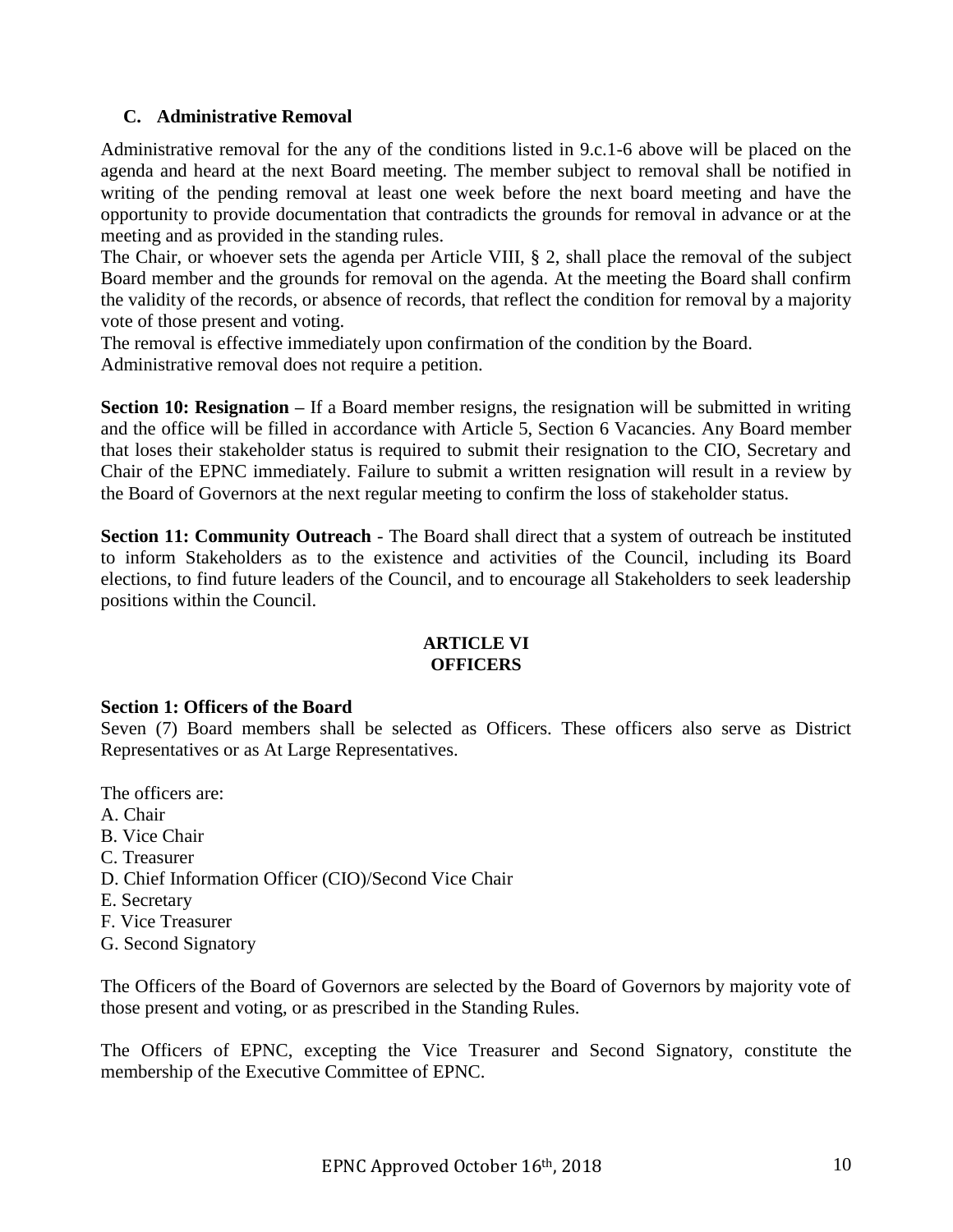Any member of the Executive Committee is authorized to sign any documents issued by EPNC through Board action to public, private, or other agencies on behalf of the Board.

## **Section 2: Duties and Powers**

## **A. Chair**

The Chair shall act as a facilitator of the Board of Governors and its interactions with the community.

The Chair shall be responsible for the orderly conduct of EPNC meetings and ensure that any such meetings are held in a fair and democratic forum. The Chair is encouraged to vote last, and abstain from voting except to break a tie or prevent inaction, or at the Chair's discretion when there is a unanimous vote. The Chair shall be responsible to bring all required documents to every Board of Governors meeting. The Chair shall also serve as the Chair of the Executive Committee, and be a full voting member of that body. The Chair is authorized to write and post an agenda on behalf of the Board of Governors. The Chair shall appoint committee chairs.

## **B. Vice Chair**

The Vice Chair shall serve in a supportive role to the Chair and shall be the first alternate to the Chair with respect to certain matters that the Chair may be unable to address. The Vice Chair will assist the committees, oversee their tasks, and coordinate their efforts.

The Vice Chair is responsible for the flow of information and coordination with other Neighborhood Councils. The Vice Chair shall also serve as the Vice Chair of the Executive Committee, and be a full voting member of that body. The Vice Chair is authorized to write and post an agenda on behalf of the Board of Governors if the Chair is unable to do so.

## **C. Chief Information Officer/Second Vice Chair**

The CIO is responsible for managing the flow of information into or out of EPNC to fulfill its mission. The CIO shall provide the public with proper access to appropriate EPNC information, and where necessary, provide for the secure data transfer of EPNC files. The CIO is responsible for maintaining the EPNC web site and social media presence. In addition, the CIO is responsible for coordinating with the City to ensure the best use of the Early Notification System (ENS) Community Impact Statements (CIS) and any other systems of public and private agencies that may affect the quality of life in the EPNC neighborhoods. The CIO shall oversee the storage of permanent records of EPNC. The CIO shall be responsible for providing records of the EPNC to stakeholders upon request. The CIO shall also serve on the Executive Committee, and be a full voting member of that body. The CIO/Second Vice-Chair is authorized to write and post an agenda on behalf of the Board of Governors if the Chair, Vice-Chair and Executive Committee are unable to do so.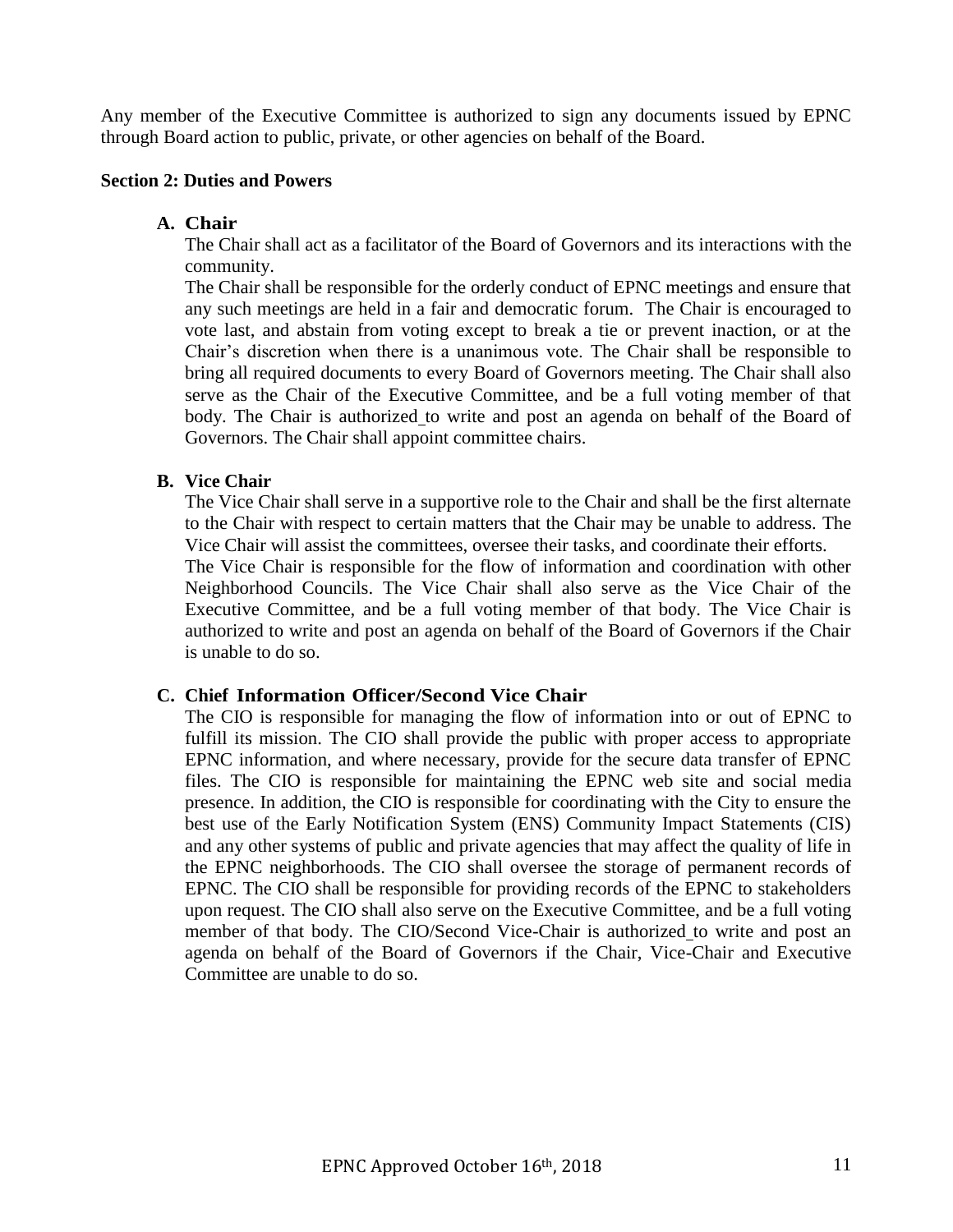# **D. Treasurer.**

The Treasurer shall Chair the Budget and Finance Committee. The Treasurer shall oversee the finances of the EPNC to assure compliance with all the Department and Los Angeles City requirements. The Treasurer shall review all funding request documents for accuracy prior Board of Governors consideration and submission to the Department. The Treasurer shall receive and disburse EPNC funds; give financial accountings at each regular meeting; prepare a monthly reconciliation for each EPNC account; submit annual accounting statements to the Department by appropriate deadlines; prepare annual budgets; be responsible for changes to the annual budgets. The Treasurer shall also serve on the Executive Committee, and be a full voting member of that body.

# **E. Secretary**

The Secretary shall fulfill all correspondence duties not allocated to other officers, including but not limited to communicating with City Officials, Departments and Stakeholders. The Secretary shall be responsible to compile all documents, including draft motions, in preparation for the Board of Governors meeting. The Secretary shall be responsible for compiling the records of the EPNC and providing them to the CIO for permanent storage. The Secretary shall be responsible for the minutes of the Board of Governors meetings. The Secretary shall take attendance records at each meeting and keep an ongoing attendance log. The Secretary shall tabulate vote counts at the Board of Governors meetings.

The Secretary shall serve as a full voting member on the Executive Committee.

# **F. Vice Treasurer**

The Vice Treasurer shall take all City of Los Angeles required funding trainings required of the Treasurer. The Vice Treasurer shall serve in a supportive role to and assist the Treasurer in their duties. The Vice Treasurer shall fulfill the duties of the Treasurer if the Treasurer is unable to do so. The Vice Treasurer shall serve on the Budget and Finance Committee. The Vice Treasurer is not a member of the Executive Committee.

## **G. Second Signatory**

Second Signatory shall act as a signer in financial matters when the Treasurer or Vice Treasurer is unable and also when additional review of financial documents is required. Second Signatory shall serve on the Budget and Finance Committee. Second Signatory is not a member of the Executive Committee. Second Signatory duty may be filled by another Officer of the EPNC, except the Treasurer and Vice Treasurer.

## **Section 3: Selection of Officers**

Officer positions are selected at the first opportunity after an election during a meeting of the Board of Governors. This action is among the first orders of business following any election. The officers will be selected by majority vote of Board of Governors members present and voting.

An Officer candidate may be nominated by a Board member, stakeholder, or may nominate themselves at the meeting in which the selection will take place.

If more than two candidates present for one position, the Board shall undertake a process of elimination to narrow the eligible candidates to two, and then a majority vote of members present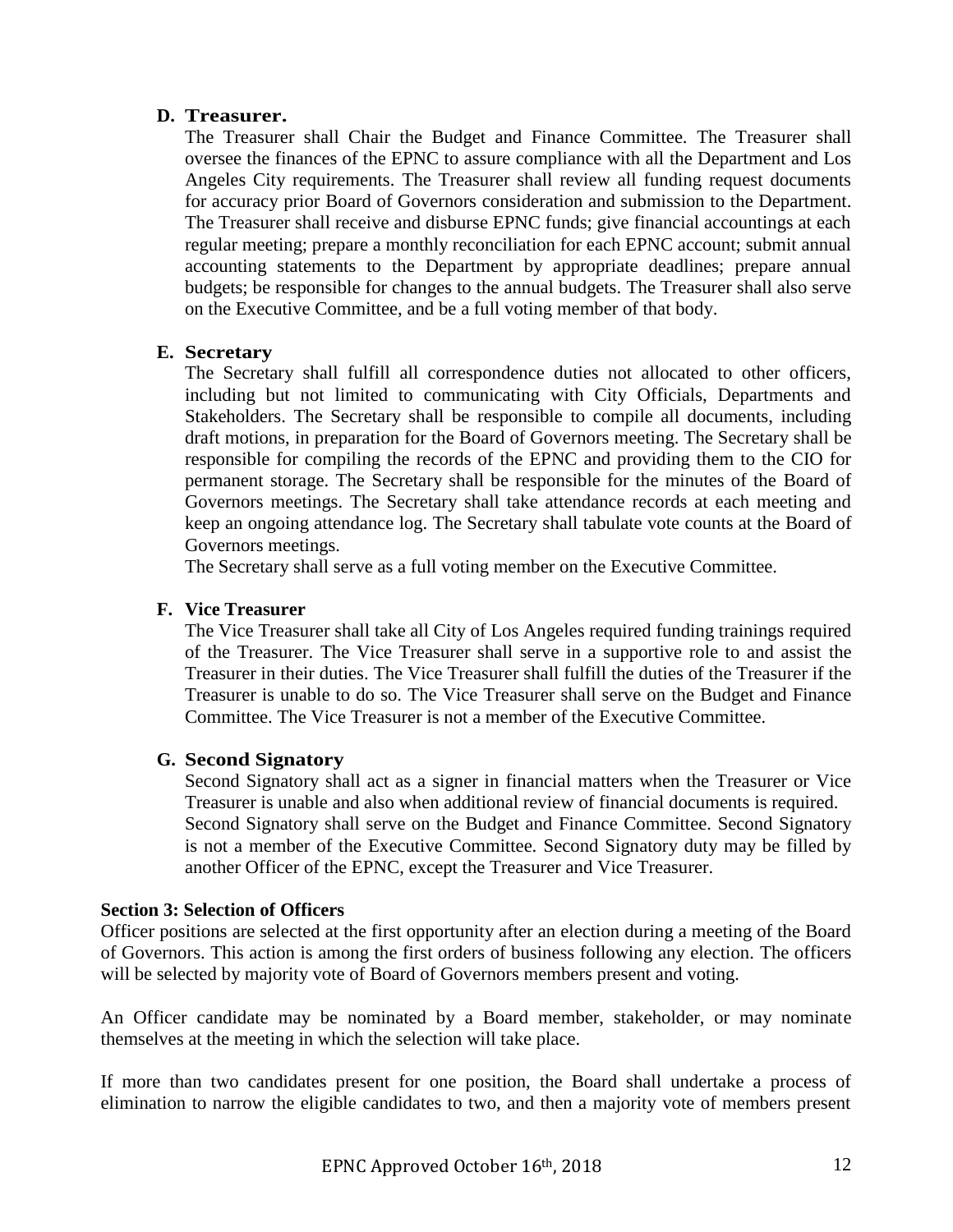and voting will decide on the seat. This process of elimination may be further delineated in the Standing Rules for EPNC. The candidates may vote in this process.

Only sitting Board members are eligible to fill Officer Positions. Board members are ineligible to fill officer positions if they are being considered for censure or removal.

A member that has expressed interest in an Officer position in writing or email need not be present to win the seat.

Only Board members that have completed all necessary trainings, including ethics and/or budget trainings, and completed the code of conduct, or are within the grace period to do so as defined by the Department, are eligible to fill Officer positions.

## **Section 4:**

# **A. Officer Terms**

Officers selected by the Board will serve at the pleasure of the Board, and for one year terms. The term will be defined as one calendar year from the most recent past NC election in the district; the second term shall expire on the day of the new election approximately two years later.

# **B. Officer Removal**

A petition to remove a member from their position as an officer must be made by a Board member in writing 14 days prior to a regular meeting and delivered to the Chair, CIO, Secretary, and the Department representative. If such a petition is timely delivered, the item shall be placed on the agenda of the next regular or special Board meeting.

Officer positions may be revoked by two thirds (2/3) vote of Board members present and voting at a regular or special Board of Governors meeting. If the officer is removed, the officer position shall be filled at the next regular Board meeting.

## **ARTICLE VII COMMITTEES AND THEIR DUTIES**

# **Section 1: Standing**

- **A. Executive Committee:** The Executive Committee shall consist of the five (5) eligible Officers of the Board. Three (3) members shall constitute a quorum. The Chair of the Board, or their designee, shall serve as Chair of the Executive Committee. Executive Committee meetings shall be noticed and held in compliance with the Ralph M Brown Open Meetings Act.
- **B. Budget and Finance Committee.** The Budget and Finance Committee will primarily work with the City of Los Angeles to establish neighborhood spending priorities and process. The Budget and Finance Committee will oversee the District Budget Outreach process and prepare the annual EPNC Budget for review and approval by the Board of Governors in a timely way as defined in the Standing Rules. The annual EPNC Budget shall be submitted to the Department in a timely way as defined in the Standing Rules. The committee will assist the Treasurer with accounting and bookkeeping. The Treasurer shall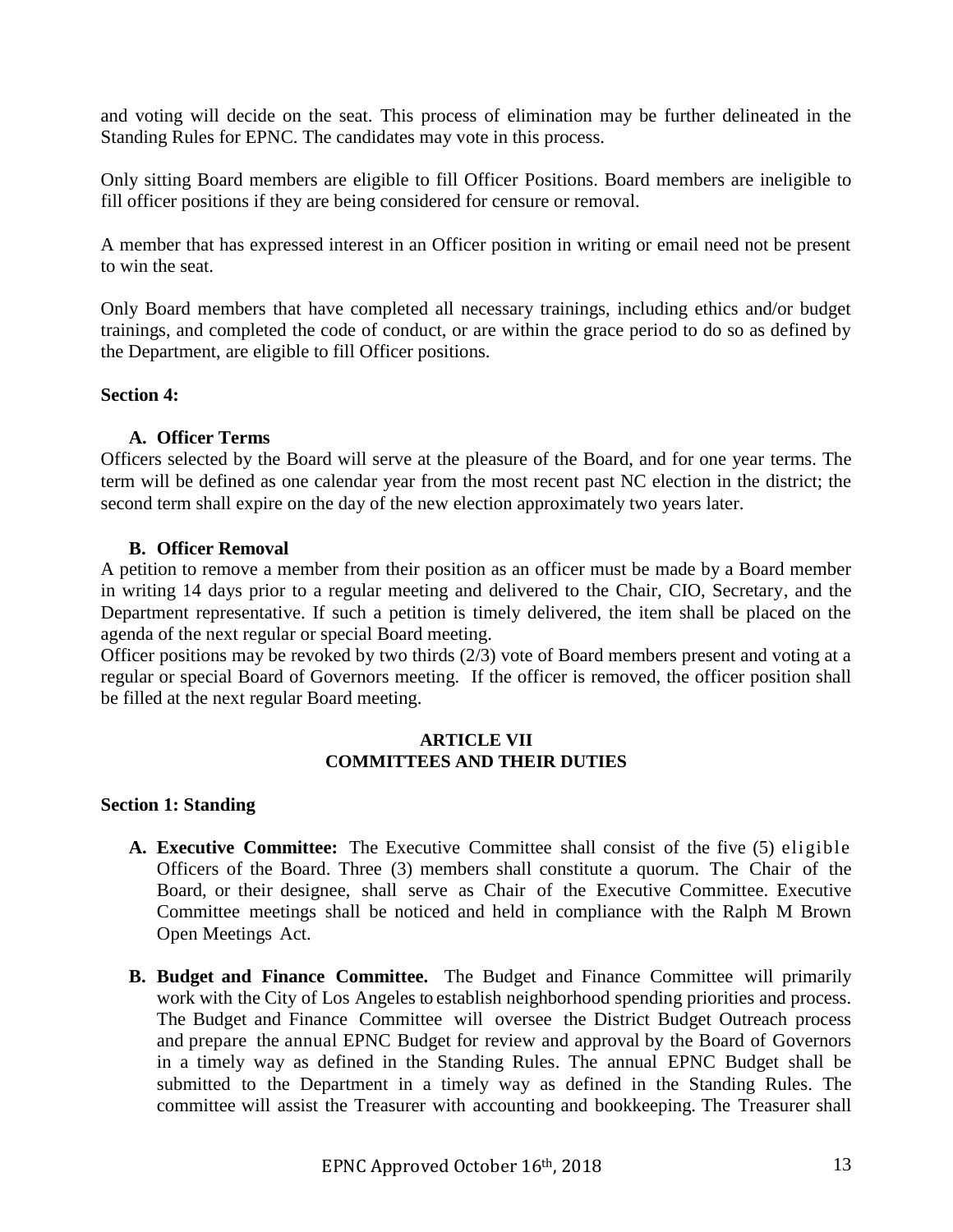serve as Chair. The committee shall also establish Budget and Finance Committee Rules as part of the Standing Committee Rules.

C. **Planning and Land Use Committee.** The Planning and Land Use Committee (PLUC) shall provide a public forum, take input on, review applications and make recommendations to the Board of Governors regarding applications for specific building projects and conditional use permits. Further, PLUC shall advise the Board of Governors on ordinances, policies and long term planning affecting the community, including but not limited to an updated Community Plan, comprehensive revisions to the zoning code (re:code LA) and DBS permit guidelines.

## **Section 2: Ad Hoc**

The Board may create Ad Hoc Committees as needed to deal with temporary issues. Ad Hoc Committees may be defined further in the Standing Rules.

## **Section 3: Committee Creation and Authorization**

The role of committees is to make recommendations to the Board of Governors.

- **A. Committee Authority** Committee recommendations shall be brought back to the full Board for discussion and action.
- **B. Committee Structure** With the exception of the Executive Committee, and Budget and Finance Committee, Committee members shall be appointed by the Chair of the Committee. Standing and Ad Hoc Committees shall be comprised of at least two (2) Board members and may include interested Stakeholders. No more than five (5) Board members may sit on any Committee at one time.
- **C. Committee Appointment** All Committee Chairs shall be appointed by the Chair and confirmed by the Board. The Chair may appoint interim Committee Chairs who can act Chair of a committee until the next Board meeting where they can be confirmed. The Chairs of the committees shall keep a written record of Committee meetings and shall provide regular reports on Committee matters to the Board.
- **D. Committee Meetings** Committee meetings are subject to and shall be conducted in accordance with the dictates of the Brown Act. Minutes shall be taken at every Committee meeting.
- **E. Changes to Committees** The Board may establish, disband or make changes as needed to any Standing or Ad Hoc committee, with the exception of the Executive Committee and the Budget and Finance Committee.
- **F. Changes to Committee membership** Committee chairs may remove members of their committee on a pro tem basis. Any changes in the committee membership after its initial formation must be confirmed by Board majority vote of those present and voting. The Board of Governors may act to change Ad Hoc committee membership, including the Chair of an Ad Hoc Committee, if a change is moved by an Officer of the Board of Governors and confirmed by majority vote of the Board of Governors.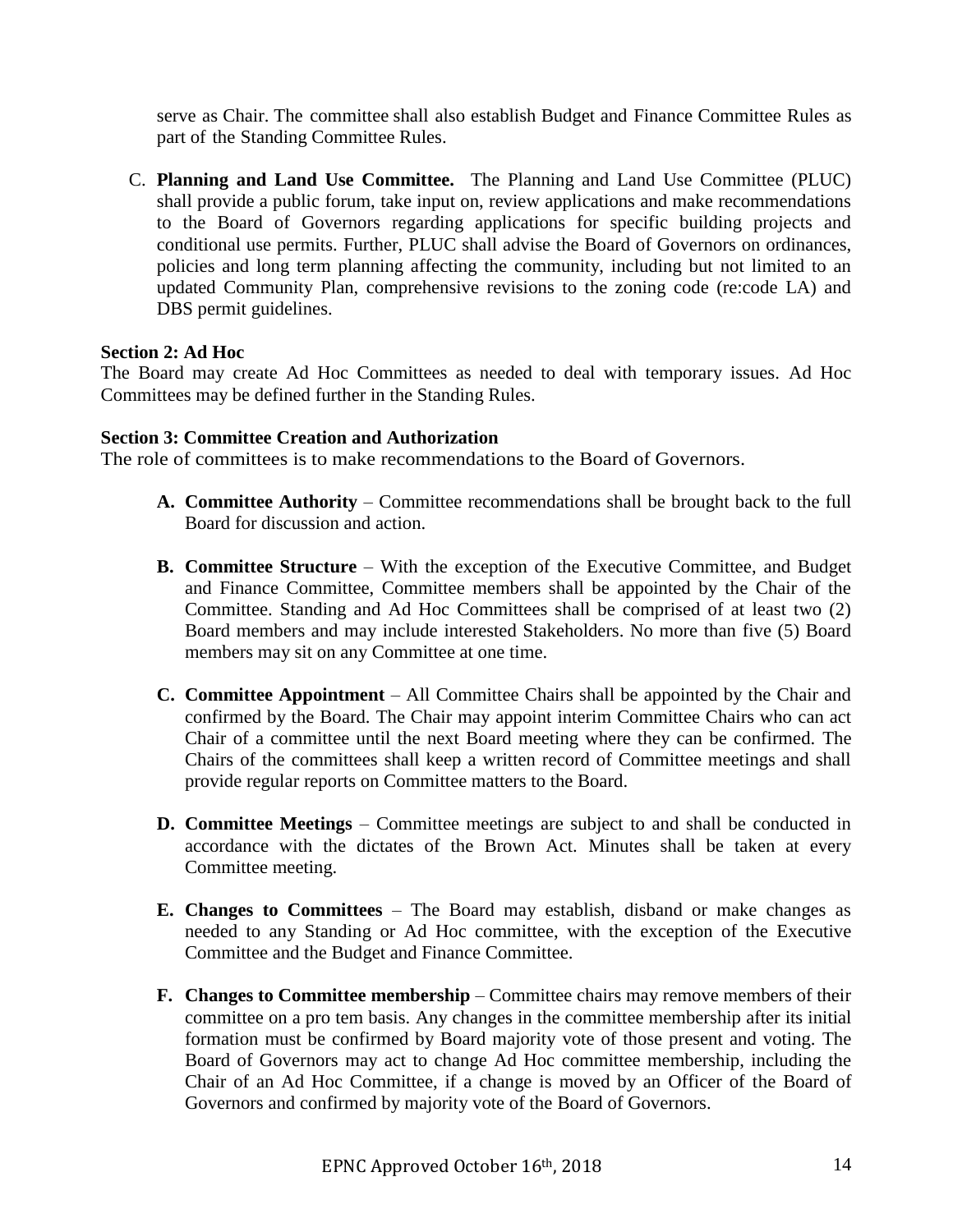**G. Committee Chair responsibilities** – Committee Chairs are responsible for creating the agendas and for proper notifications and postings in accordance with the Brown Act and the EPNC Bylaws and Standing Rules. Committee Chairs are also responsible for making all meeting arrangements, including providing copies and reserving space for meetings.

#### **ARTICLE VIII MEETINGS**

All meetings of the EPNC Board and its committees shall be noticed and conducted in accordance with the Ralph M. Brown Act and any additional ordinances concerning open meetings promulgated by the City of Los Angeles.

# **Section 1: Meeting Time and Place**

At a minimum, regular meetings of the Board shall be held quarterly on the fourth  $(4<sup>th</sup>)$  Tuesday of the month or at such other time and place set forth in its Standing Rules.

## **Section 2: Agenda Setting**

The Chair sets the agenda for the monthly regular meeting of the Board of Governors. This agenda must be circulated as a draft agenda to the Board of Governors seven full days in advance of the meeting date. This agenda must be posted in accordance with the Brown Act at least seventy two hours prior to the Board of Governors meeting. The Chair also sets the agenda as necessary for Special Meetings of the Board of Governors.

If the Chair is unable to set the agenda, the Vice Chair is authorized to set the agenda; if the Vice Chair is unable to do so, the CIO is authorized to set the agenda; if the CIO is unable to set the agenda, the Secretary is authorized to set the agenda; if the Secretary is unable to do so, the Treasurer is authorized to set the agenda.

Any Officer may call a meeting of the Executive Committee to resolve conflicting agendas or amend an agenda. All changes, conflicts and amendments shall be resolved by a majority vote of those present and voting on the EC. Any item passed unanimously by two committees must be included on the Board of Governors agenda for the next regular Board of Governors meeting. If there are multiple agendas that have been posted prior to a Board of Governors meeting, the first

order of business shall be a Board of Governors vote to determine the orders of the day.

## **Section 3: Notifications/Postings**

Notice of a regular meeting shall be a minimum of three (3) days (72 hours) in advance of the meeting and at least one (1) day (24 hours) in advance of a special meeting. Notification of all meetings shall include, at a minimum, one (1) posting primary location within the Neighborhood Council boundaries, NCSupport@lacity.org, and on the EPNC website. If the agenda is not posted on the EPNC website, then the agenda will be posted in four additional physical locations as set forth in the standing rules. Agendas shall also be emailed to a Stakeholder database, if any. When available, minutes of previous meetings shall be posted with meeting notices on the website, if any, and as specified in the Standing Rules. The EPNC shall comply with their posting policy.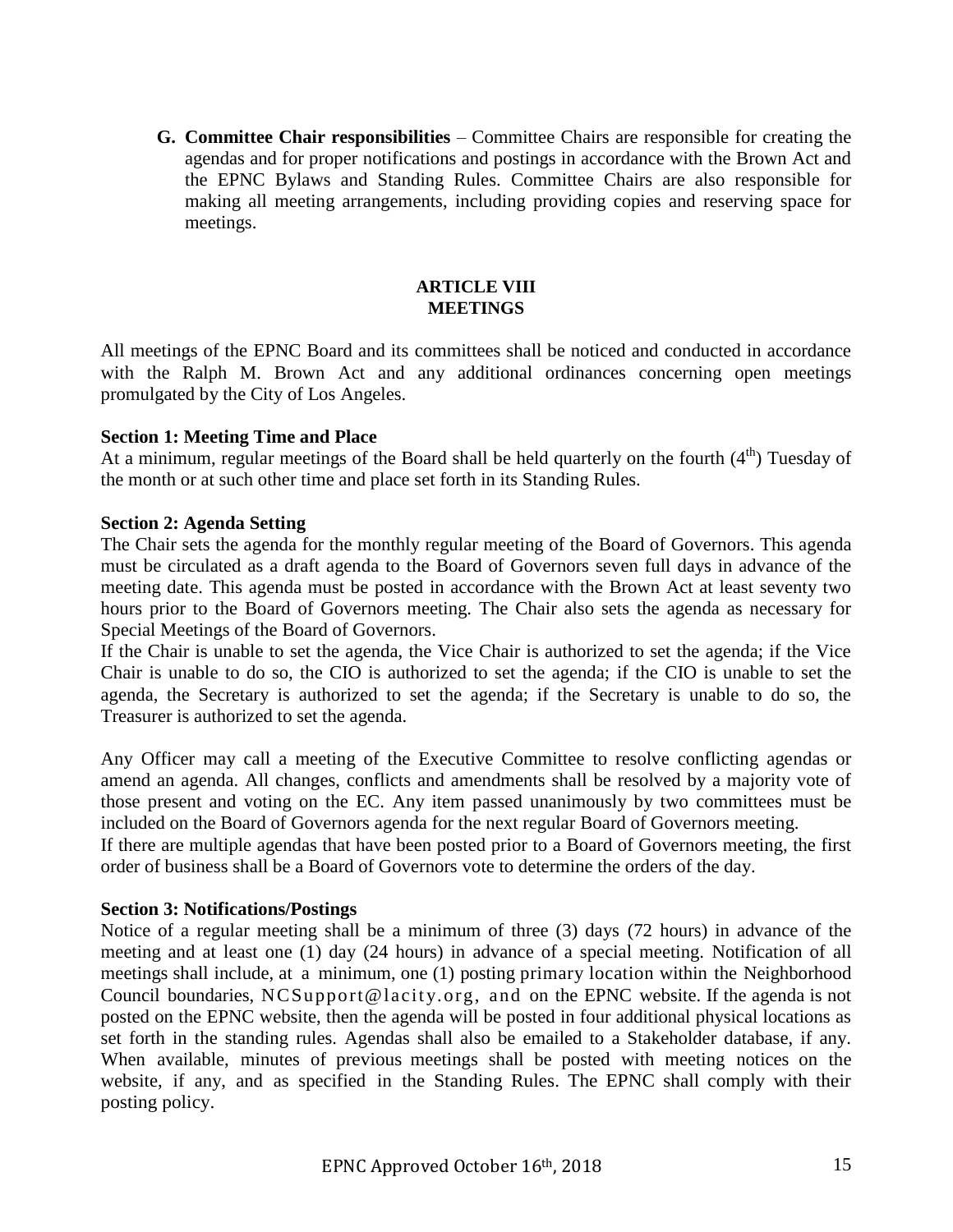**Section 4: Reconsideration** – The Board may reconsider and amend its action on items listed on the agenda if that reconsideration takes place immediately following the original action or at the next regular meeting. The Board, on either of these two (2) days, shall: first make a motion for reconsideration and, if approved, shall hear the matter and take an action. If the motion to reconsider an action is to be scheduled at the next meeting following the original action, then two (2) items shall be placed on the agenda for the meeting: (i) a motion for reconsideration on the described matter and (ii) a proposed action should the motion to reconsider be approved. A motion for reconsideration can only be made by a Board member who has previously voted on the prevailing side of the original action taken. If a motion for reconsideration is not made on the date the action was taken, then a Board member on the prevailing side of the action must submit a memorandum to the Chair identifying the matter to be reconsidered and a description of the reason(s) for requesting reconsideration at the next regular meeting. The aforesaid shall all be in compliance with the Brown Act. The basis and procedure for reconsideration may be further clarified in the standing rules.

## **ARTICLE IX FINANCES**

- A. The Board shall review its fiscal budget and make adjustments as needed to comply with City laws and City administrative rules, and to keep in compliance with Generally Accepted Accounting Principles and the City's mandate for the use of standardized budget and minimum finding allocation requirements.
- B. The Board shall adhere to all rules and regulations promulgated by appropriate City officials regarding the Council's finances, where the term "appropriate City officials" means those officials and/or agencies of the City of Los Angeles who have authority over Neighborhood Councils.
- C. All financial accounts and records shall be available for public inspection and posted on the Council website, if available.
- D. Each month, the Treasurer shall provide to the Board detailed reports of EPNC's accounts.
- E. At least once each quarter, the Chair and at least one (1) other individual designated as the second signatory separate from the Treasurer, who is designated by the Board, shall examine EPNC's accounts and attest to their accuracy before submitting the documentation to the Department for further review. If the Chair is serving as the second signatory, the Vice Chair shall perform the examination.
- F. EPNC will not enter into any contracts or agreements except through the Department.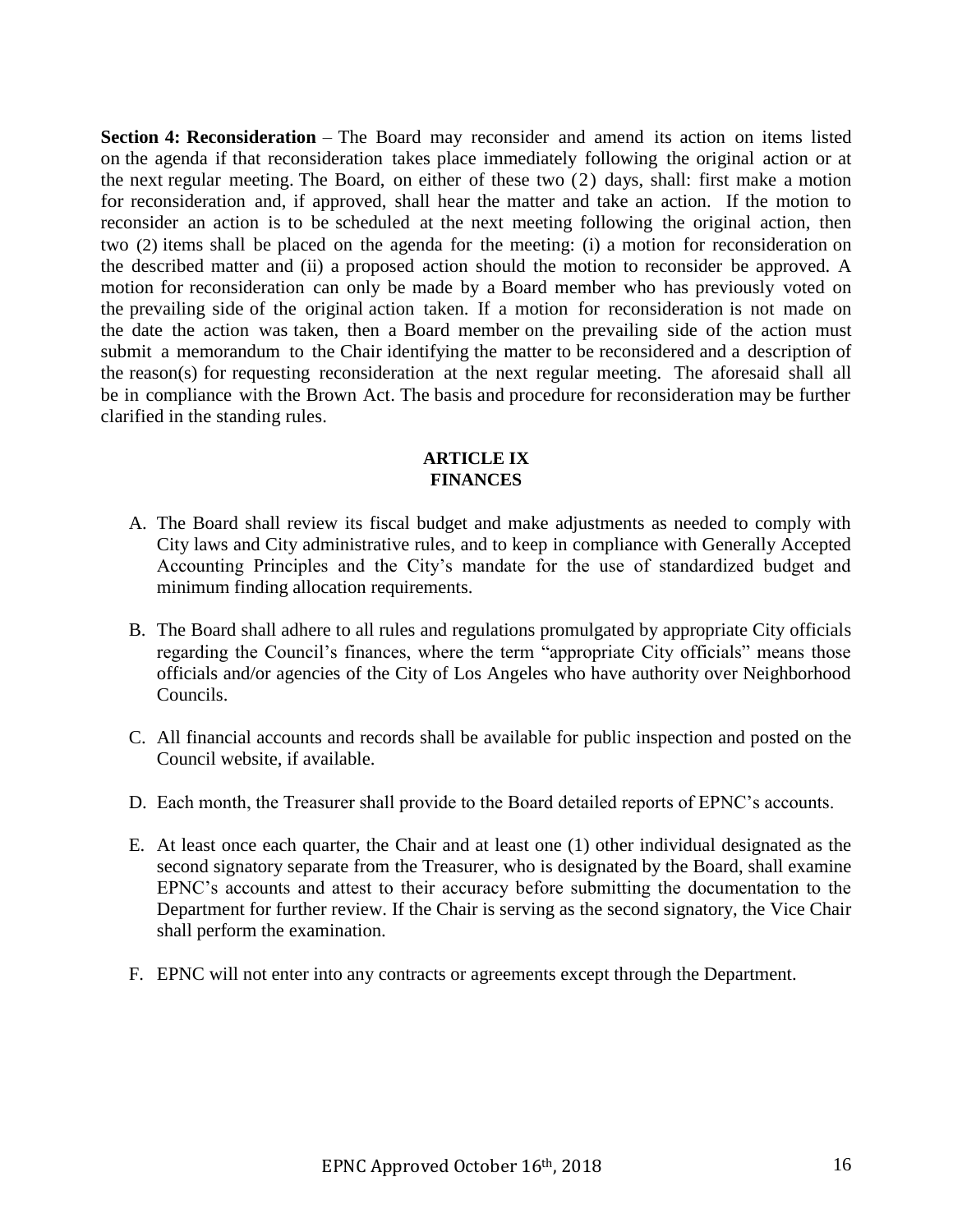# **ARTICLE X ELECTIONS**

## **Section 1: Administration of Election**

The EPNC's election will be conducted pursuant to any and all City ordinances, policies and procedures pertaining to Neighborhood Council elections.

# **Section 2: Governing Board Structure and Voting**

The number of Board seats, the eligibility requirements for holding any specific Board seats, and which Stakeholders may vote for the Board seats are noted in Article IV, Article V, Section 1: Composition, Section 4 of this Article and Attachment B.

# **Section 3: Minimum Voting Age**

All Stakeholders aged sixteen (16) and above shall be entitled to vote in the EPNC elections.

# **Section 4: Method of Verifying Stakeholder Status**

Stakeholders shall verify their status by documentation pursuant to the guidelines established by the governing City body.

Voters may verify their Stakeholder status through written self-affirmation. Stakeholders that use self-affirmation may not vote for District Representatives and may only vote for At Large Candidates. Stakeholder status may also be established by means of declaring a stake (or interest) in the neighborhood (as defined in Article IV) and providing the documents to support that declaration pursuant to the guidelines established by the appropriate City officials. Voters may claim a stake in only one District within the EPNC boundaries. If multiple valid claims are present, the Voter must decide which district they will cast their vote in. Eligible District Voters may vote for all at large seats and representatives from the District in which they have a stake.

# **Section 5: Restrictions on Candidates Running for Multiple Seats**

A candidate shall declare their candidacy for no more than one (1) position on the Board during a single election cycle.

# **Section 6: Other Election Related Language**

Not applicable.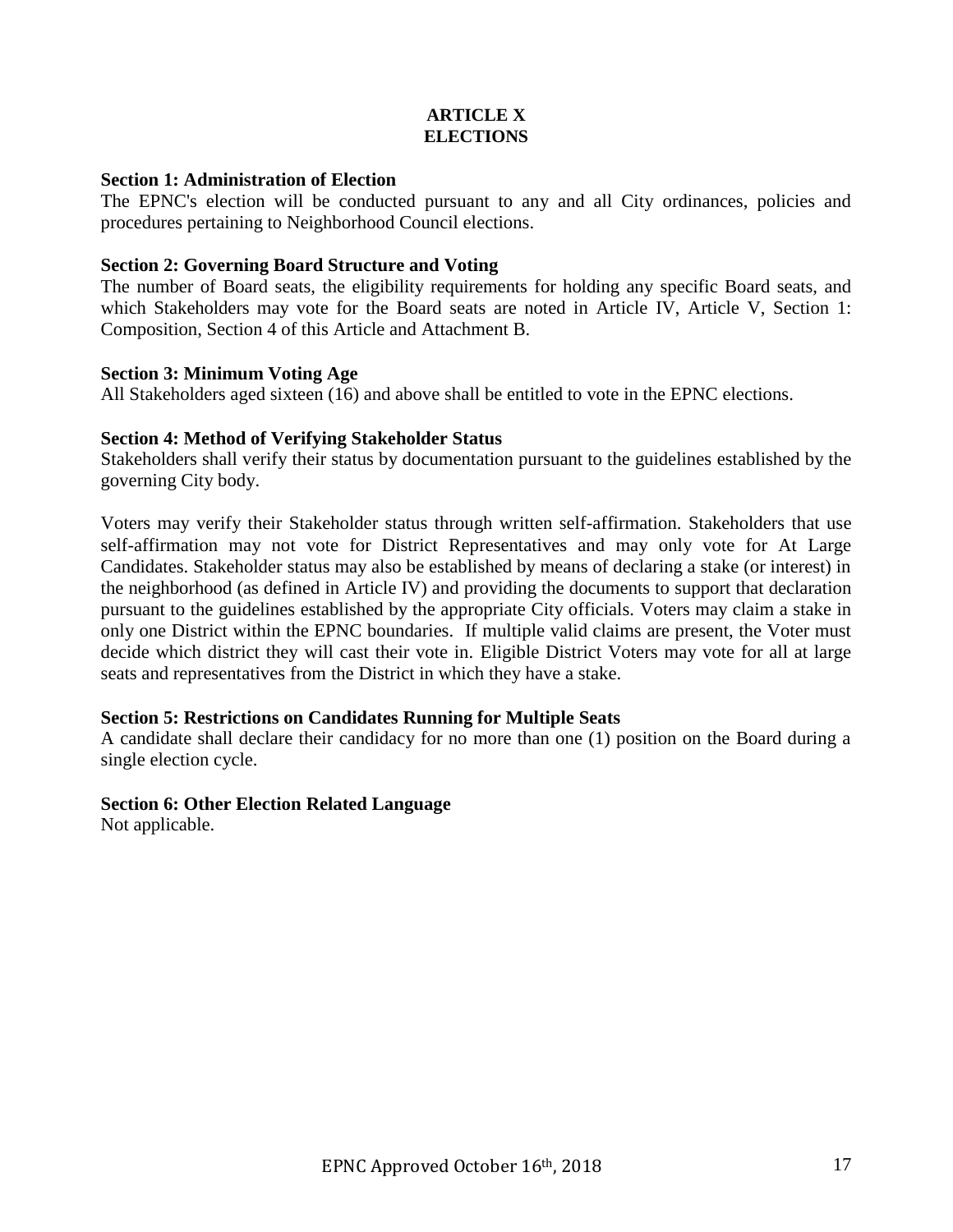#### **ARTICLE XI GRIEVANCE PROCESS**

EPNC shall establish a grievance procedure that is set forth in its Standing Rules. This procedure shall be consistent with any rules and regulations established by the City of Los Angeles for the citywide system of Neighborhood Councils. The grievance process and procedures are not intended to resolve disagreement or disputes involving legitimate decisions or actions of the EPNC Board, but rather is intended to provide a process by which community Stakeholders can express their concerns about decisions or actions taken by the Board that do not comport with their own Bylaws, rules or regulations and laws that apply to EPNC. The grievances will be resolved by a panel or committee as established by the Standing Rules and will become final when a written memorandum of decision is sent to the grievant. The determination in the memorandum is final unless preempted by another City mandated grievance procedure.

## **ARTICLE XII PARLIAMENTARY AUTHORITY**

When EPNC Standing Rules do not pertain, *Robert's Rule of Order Revised* shall be the parliamentary guide. The Board members are encouraged to become familiar with Robert's Rules of Order to further expedite community business. The Board is encouraged and authorized to select an individual stakeholder or Board member to act as Parliamentarian and advise the Board on matters of Parliamentary process. The Board shall make the Standing Rules. The Standing Rules shall take precedence over Robert's Rules of Order.

#### **ARTICLE XIII AMENDMENTS**

Amendments, including changes, additions, or deletions to these Bylaws may be proposed by a Board member during the public comment or Future Agenda Items period of a regular meeting of the Board. Proposed amendments to these Bylaws must then be formalized in writing and delivered to the Chair, Vice Chair, CIO and Secretary no less than 14 days prior to the next regular meeting. If such a proposed amendment is timely delivered, it shall be placed on the agenda for public discussion at the next regular meeting. The Board may postpone action on the amendments; refer them to committee for further review and discussion; convene a special meeting to deal with the items; or may take action on the amendments at the meeting per the agenda. Any action taken on any proposed Bylaws Amendments shall require a majority plus one vote of those present and voting.

Board action resulting in a recommendation to amend the Bylaws must be followed by an application for Bylaw Amendment being submitted to the Department by the Chair, or the Chair's designee. This application shall be submitted within 14 day of the Board action.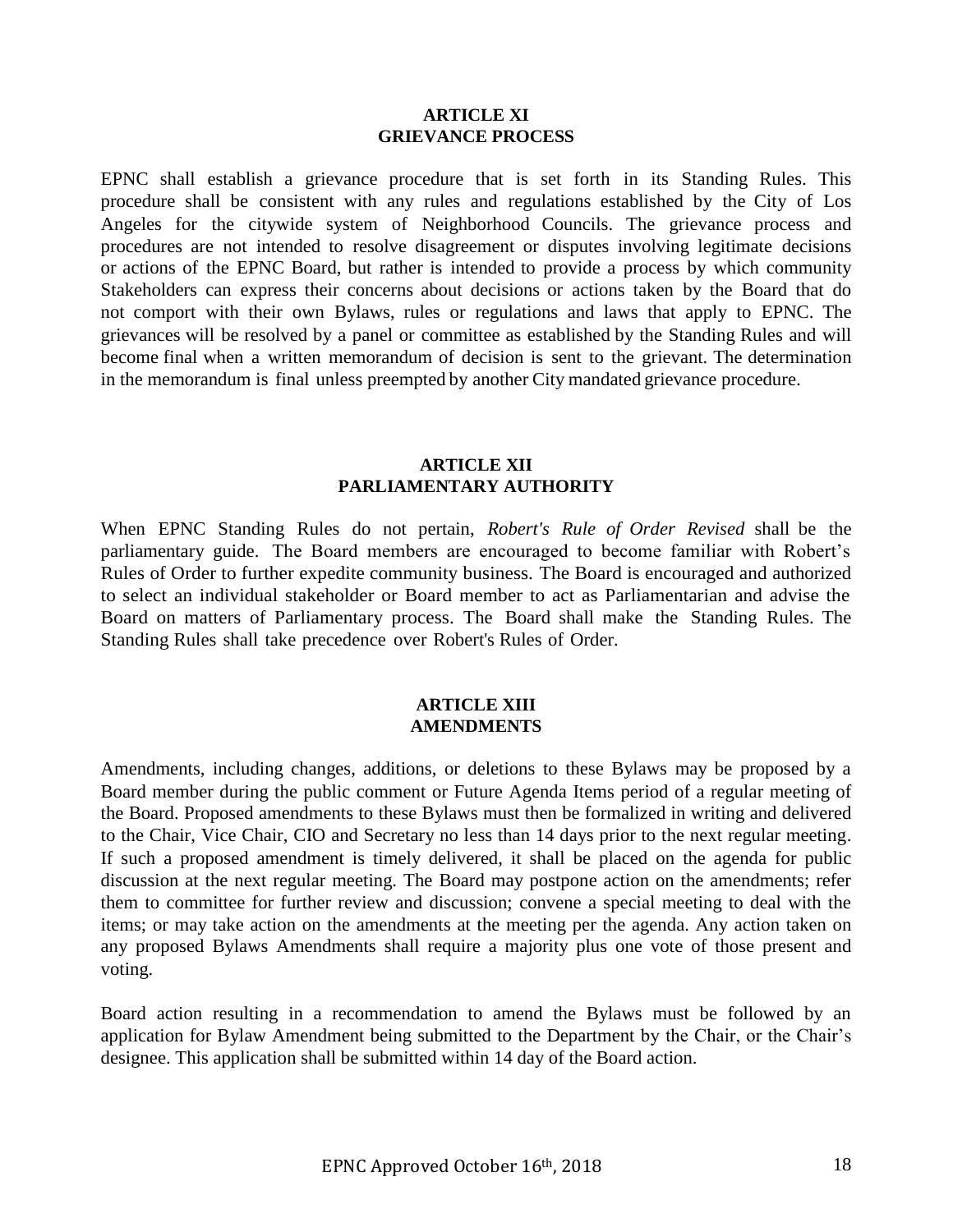## **ARTICLE XIV COMPLIANCE**

EPNC, its representatives, and all community Stakeholders shall comply with these Bylaws and with any additional Standing Rules or Procedures as may be adopted by the Board as well as all local, county, state and federal laws, including, without limitation, the Plan, the City Code of Conduct, the City Governmental Ethics Ordinance (*Los Angeles Municipal Code Section 49.5.1*), the Brown Act (*California Government Code Section 54950.5 et seq*.), the Public Records Act, the American Disabilities Act, and all laws and governmental policies pertaining to Conflicts of Interest.

## **Section 1: Code of Conduct**

EPNC, its representatives, and all Stakeholders shall conduct all EPNC business in a professional and respectful manner. Each and every Board member shall abide by the Code of Conduct as established by EPNC in its Standing Rules. Violations of the Code of Conduct during any EPNC meeting may be used as a basis for removal of Stakeholders from such meeting and the lack of recognition of Board members at meetings. Board members will abide by the Commission's Neighborhood Council Board Member Code of Conduct Policy. All EPNC Board members shall abide by the Stakeholder Bill of Rights as provided by the EPNC.

## **Section 2: Training**

All Board members shall complete the following: the City of Los Angeles Ethics training; sign and submit the EPNC code of conduct; the Department Budget and Finance training; any other trainings and/or certifications required by the Department or the City of Los Angeles. All of the requirements must be fulfilled within 120 days of being seated as a Board member. (Board members selected to fill vacancies are required to complete all of the above within 90 days of being selected.) Failure to complete these requirements will result in automatic removal from the Board in accordance with Article V, section 9. In accordance with the Department regulations, Board members that have not completed their Ethics and funding training are prohibited from making motions or voting on funding related matters.

#### **Section 3: Self-Assessment**

Every year, EPNC shall conduct a self-assessment pursuant to Article VI, Section 1 of the Plan.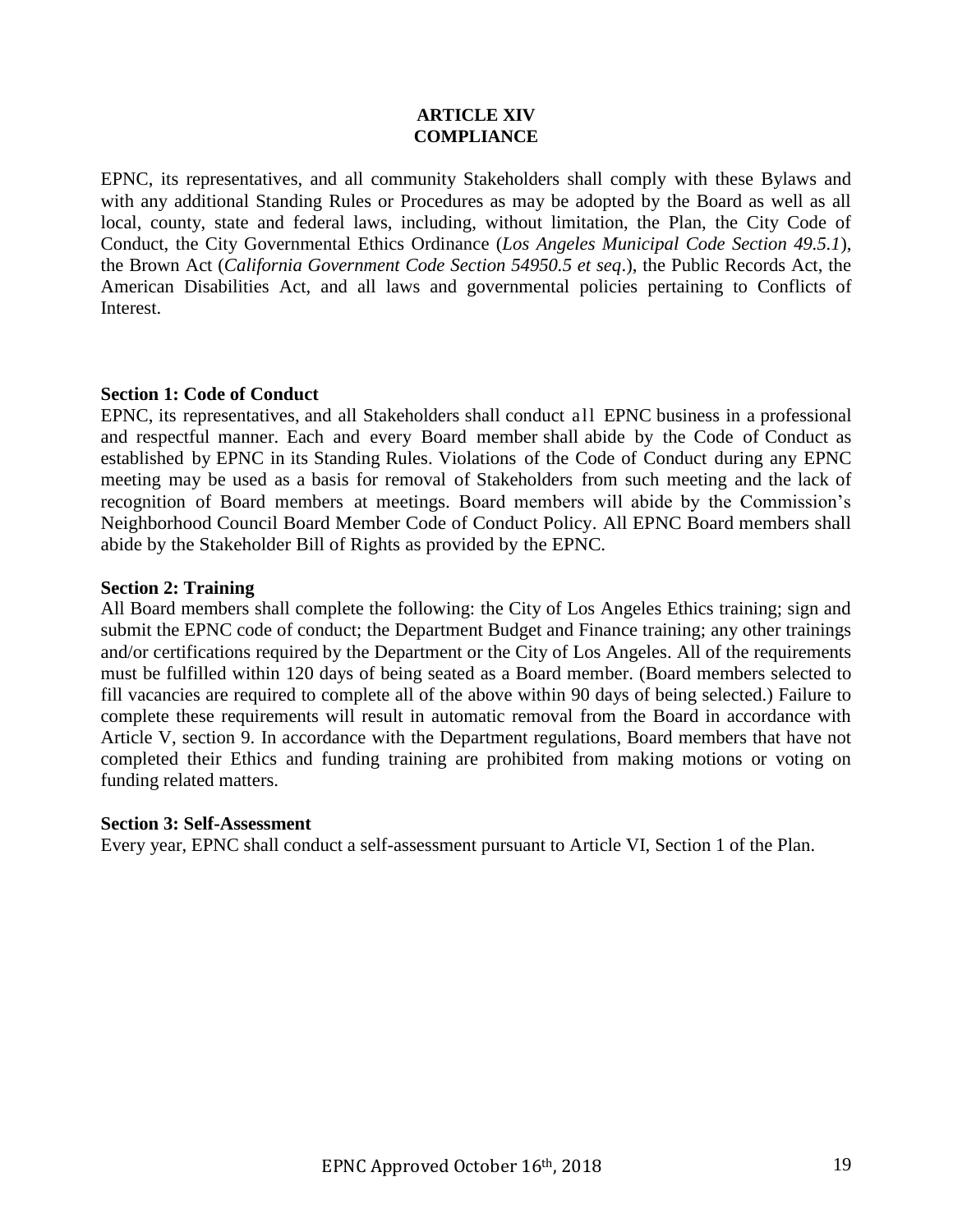

# **ATTACHMENT A – Map of Echo Park Neighborhood Council**